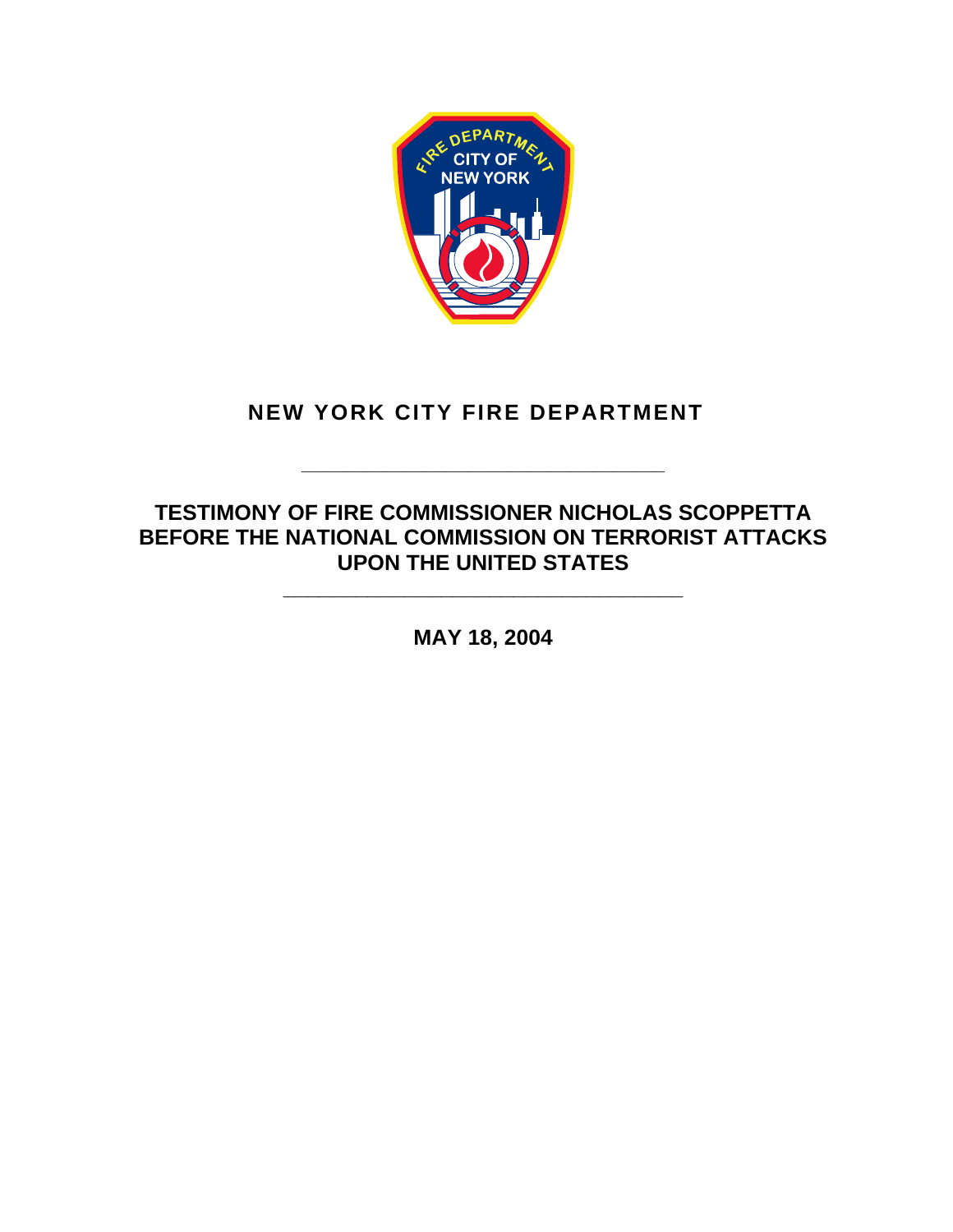#### **I. Introduction**

Good afternoon, Mr. Chairman and Commissioners. I am pleased to have this opportunity to discuss the Fire Department's very substantial progress toward enhancing its preparedness since 9/11. As you know, I became Fire Commissioner on January 1, 2002.

In the aftermath of the World Trade Center (WTC) attacks, and the loss of 343 members with over 4,400 years of collective experience, the New York City Fire Department (FDNY or the Department) faced an enormous challenge. We needed to simultaneously conduct a massive recovery effort at the WTC site, replace lost equipment, hire and train new personnel, attend hundreds of funerals and memorial services, and begin the difficult process of developing new strategies, procedures, training methods and technologies to enhance our preparedness for future acts of terrorism. More than two and a half years later, I am proud to say that the Department has met this historic challenge with bravery, dedication and honor. We are more prepared to respond to major acts of terrorism than we were on 9/11.

Among other accomplishments, the FDNY has replaced all apparatus and equipment lost on 9/11 and re-staffed to pre-9/11 levels, albeit with much less experienced personnel. We have provided our Firefighters with counter-terrorism training and have begun comprehensive Incident Command System (ICS) training for all 2,751 fire officers. We now have two fully trained Incident Management Teams (IMTs), 21 strategically located ladder companies trained in HazMat and technical rescue, 20 Haz-Tac ambulances staffed with HazMattrained personnel, and numerous fire companies throughout the City trained to perform "hot-zone" rescues in Chemical Protective Clothing.

In partnership with the Combating Terrorism Center at the United States Military Academy (USMA), we have developed and delivered an innovative graduate level counter-terrorism preparedness course for Battalion Chiefs and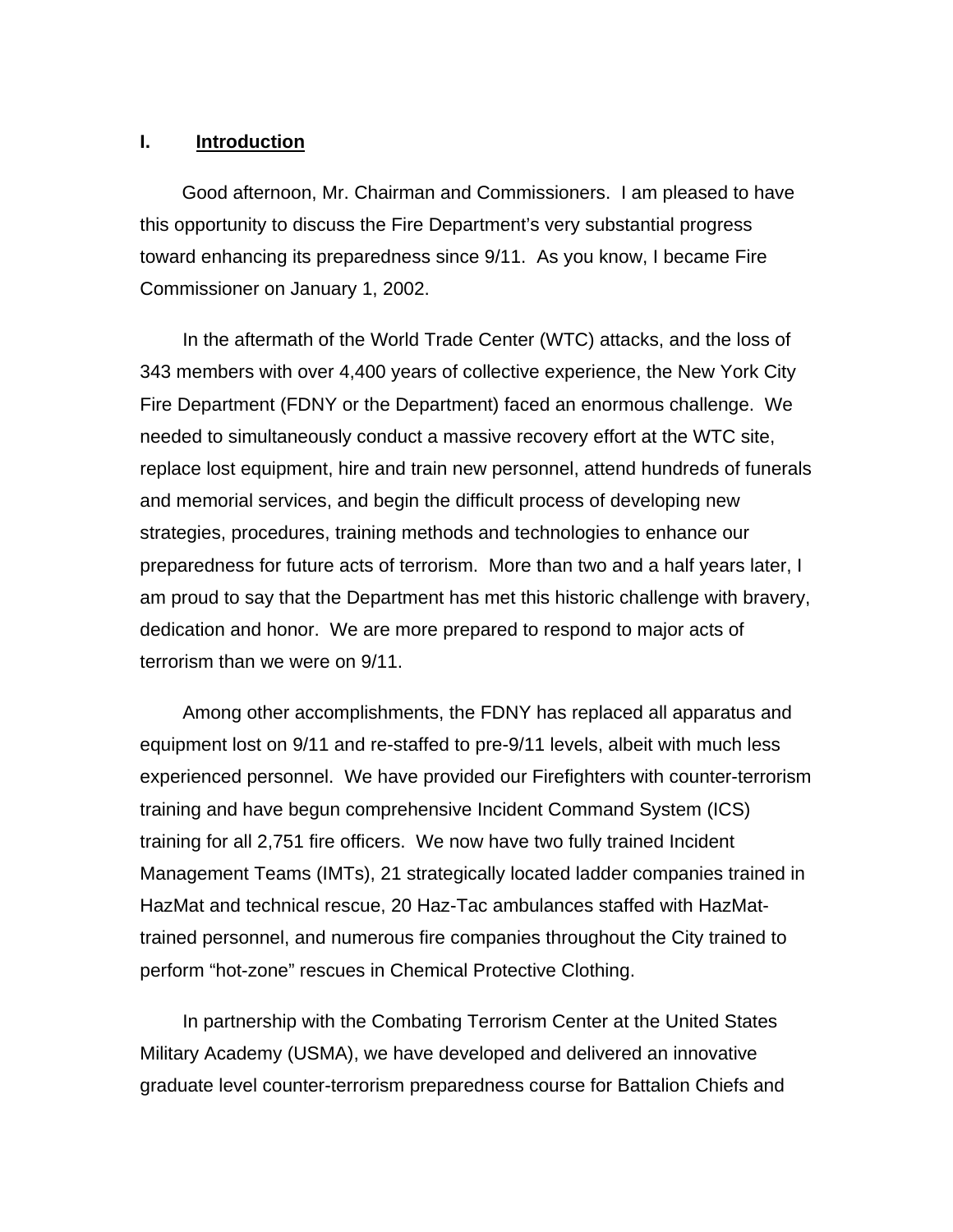Captains. And in partnership with Columbia University and General Electric, we are providing advanced management training for our senior Chiefs.

We also have deployed improved handie-talkie radios and implemented an effective three-component fireground communications system to complement the new radios. We are making progress toward enhancing our operations center and have developed new procedures to improve recall and staging. All of these initiatives, and many more, are part of the Department's recently released *Strategic Plan for 2004-2005*, the first strategic plan ever issued by the FDNY in its nearly 140-year history.

While the Department is rightfully proud of its accomplishments in rebuilding and enhancing preparedness since 9/11, much remains to be done. I will detail the Department's progress and future plans in a number of key areas.

#### **II. Apparatus, Equipment and Staffing**

The Department has replaced all apparatus and equipment lost on 9/11. This includes 91 pieces of fire and Emergency Medical Service (EMS) apparatus, and an enormous number of tools, supplies and other equipment. While FEMA provided funds to replace the apparatus and equipment lost on 9/11, the Department spent an additional \$15 million, which was not reimbursed, shortly after 9/11 for equipment, supplies and vehicles to ensure readiness.

The Department has added some significant new pieces of apparatus, including a state-of-the-art mobile command vehicle that should be delivered to us within a couple of months. We have a number of advanced EMS apparatus on order, such as a Mobile Emergency Response Vehicle (MERVE) and an oxygen response vehicle.

Since 9/11 we have trained on and deployed an array of new equipment to advance our capacity to respond to weapons of mass destruction (WMD) incidents. Such equipment includes: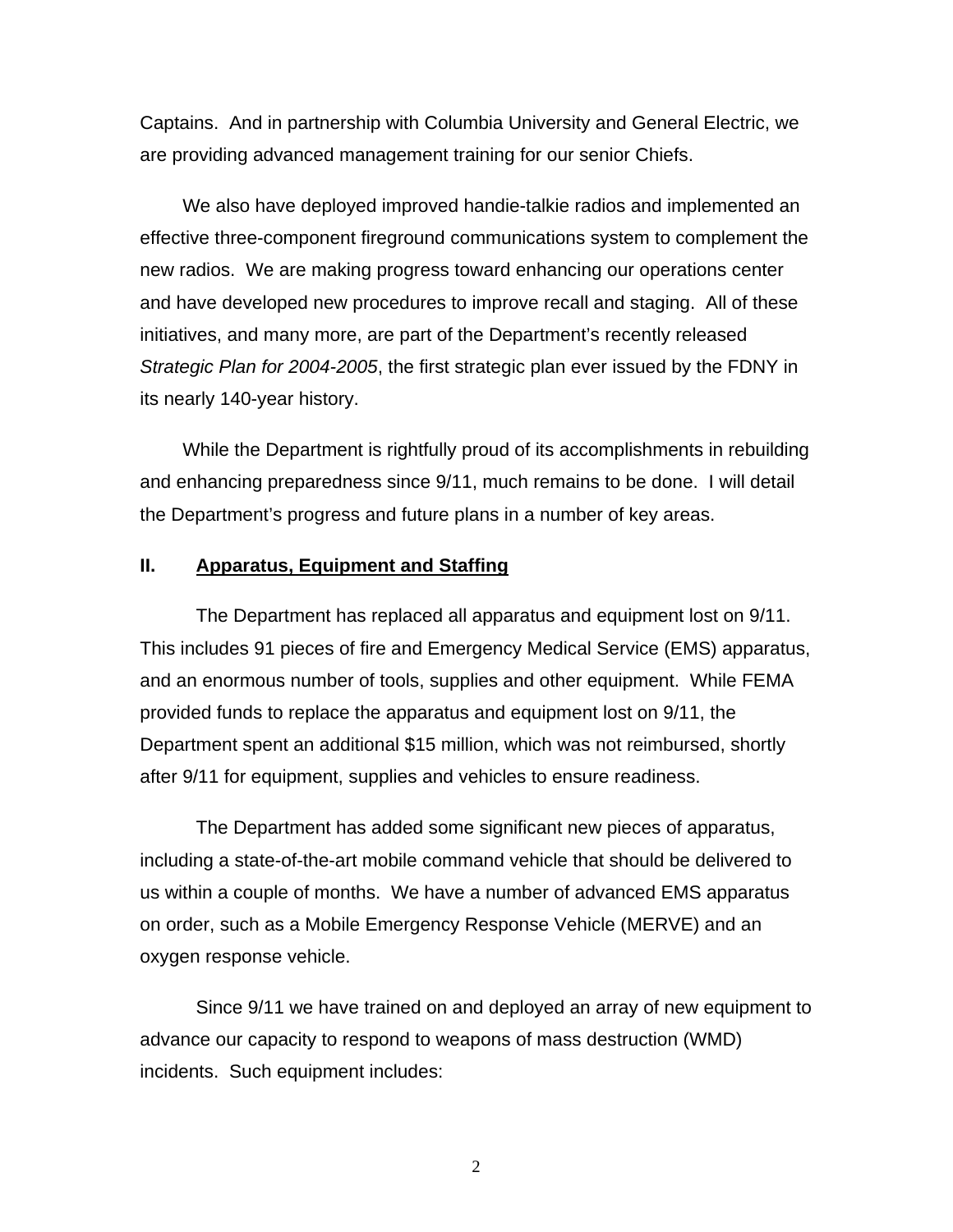- Dosimeters (radiation detectors) for all riding positions on fire apparatus.
- RAD Alert 50 detectors deployed to every firefighting unit.
- More than 200 Level A suits assigned to fully equip 21 ladder and three engine companies throughout the response matrix.
- An equipment cache including a package to provide 900 recalled Firefighters with Personal Protective Equipment (PPE) and other equipment.
- A second collapse truck with associated equipment to shore up rubble and conduct safe rescue operations in major collapses.
- Technical rescue equipment, including snake-eye cameras, "search cams," and life-detector systems to provide rescuers with tools to detect if there is life deep within a collapse or other problematic environments.
- An air purified respirator (APR) has been issued to all EMS personnel for use as an escape mask.

Recently, the Department's headcount reached pre-9/11 levels and now slightly exceeds it, to meet ordinary attrition. To accomplish this, the FDNY has hired and trained 2,668 new Firefighters in less than two and a half years. The Department also has promoted 1,543 fire officers during this period to fill the vacancies left by the devastating events of 9/11 and the extraordinary number of retirements that followed.

Our new members are bright, talented and eager, but obviously inexperienced. Similarly, at all supervisory levels our workforce is younger and less experienced than ever before. This makes training more important than ever.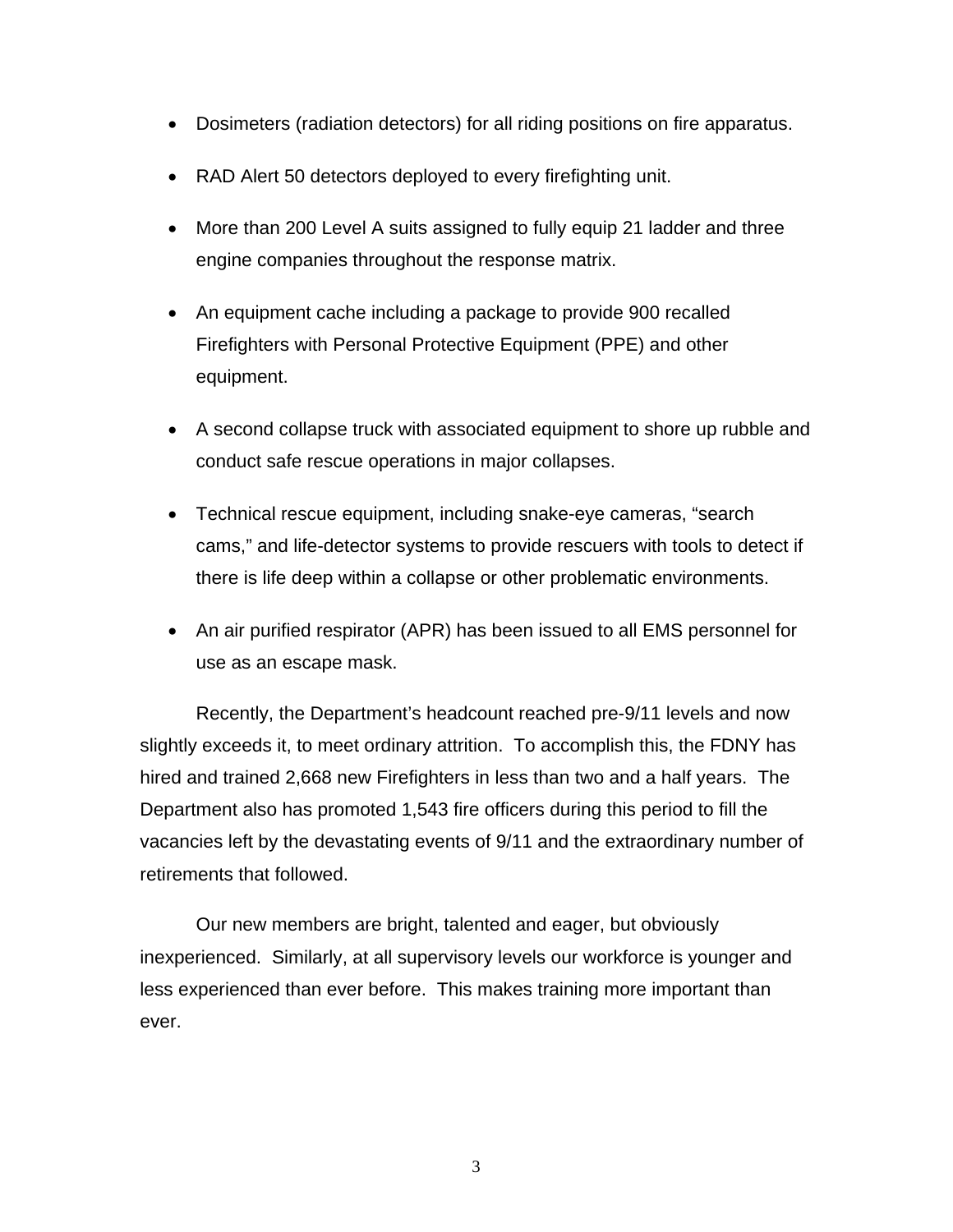## **III. Training**

Training is among the Department's very highest priorities. Our Training Academy continues to provide excellent basic training for all probationary Firefighters and a wide array of in-service training for Firefighters, Emergency Medical Technicians (EMTs), Paramedics, and fire and EMS officers. Since 9/11, a number of special counter-terrorism training initiatives have been planned and implemented, and additional courses are now being developed. All of these efforts are being guided by a newly appointed Chief of Training who has more than 25 years of experience in the field and who is assessing how we can do even more to prepare our members. The Department will in turn seek Federal grants to fund future training initiatives. As with almost every topic I will discuss today, we have accomplished a great deal to date, yet much more still needs to be done to continue to enhance our preparedness.

## **A. Training since 9/11**

New training initiatives since 9/11 include the following:

- All FDNY uniformed and EMS members have received at least one eighthour "Emergency Response to Terrorism" course.
- All new Firefighters are receiving a 16-hour "Emergency Response to Terrorism" course.
- All new Firefighters are given a total of 40 hours of combined HazMat and terrorism awareness training.
- All officers are receiving an appropriate level of ICS training, from 16 hours for fire Lieutenants to 40 hours for fire Captains, Chiefs, EMS Lieutenants and more senior officers.
- 75 Firefighters and 10 officers have received 80 hours of training and three HazMat Technician units have been created.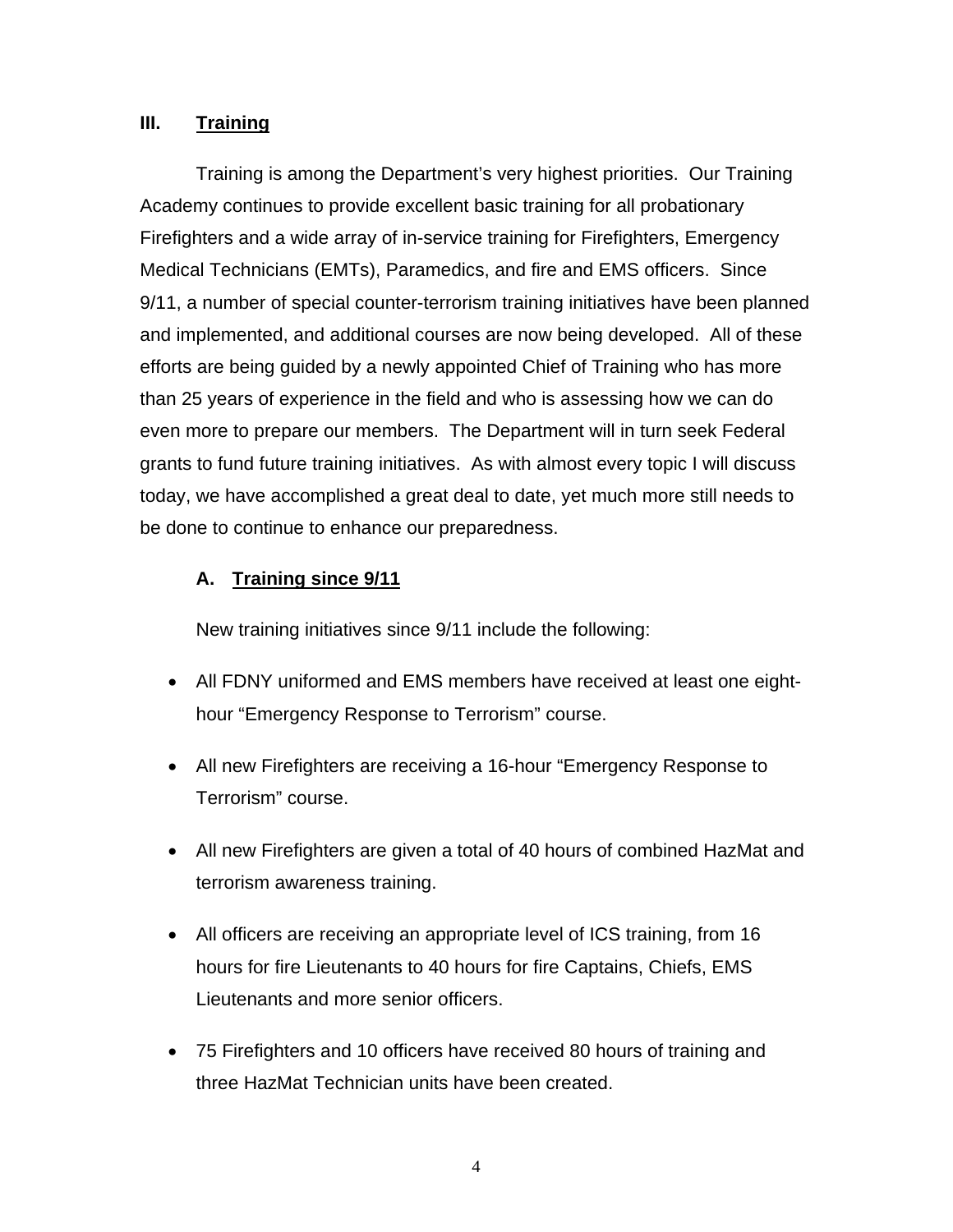- 55 EMTs and 56 Paramedics have received 64 hours of HazMat training to field 10 EMS HazTac ambulances so that now we have a total of 20 units.
- All fire officers have been trained to use the RAD Alert 50 detector; this training has been included in our First Line Supervisor's Training Program and given to EMS' HazTac Battalion.
- Over 625 members have been trained to field 21 Ladder Support Companies; these members received 40 hours of HazMat training and 40 hours of specialized rescue training.
- Through a rigorous training program, HazMat 1, which had lost 80 percent of its members on 9/11 or immediately after due to retirement, is proceeding with an intensive training program. These Firefighters and officers receive, among other advanced, specialized courses, an 80-hour accredited, college-level chemistry course, and training in Radiation Awareness, Bomb Awareness, Live Nerve Agent Awareness, Rail/Tankers, and Infrared detection systems.
- Five senior officers are attending the Naval Post Graduate School in California to obtain a Masters Degree in Homeland Security.
- 10 officers are attending a three-week course at the National Fire Academy to be certified as Master Exercise Project Directors.
- Eight officers attended a 32-hour Weapons of Mass Destruction (WMD) exercise Development course sponsored by the City's Office of Emergency Management (OEM).
- We are training 50 of our top EMTs to the Paramedic level with a 1,100 hour training program to begin to address a critical Paramedic shortage that could prove disastrous in a mass-casualty incident.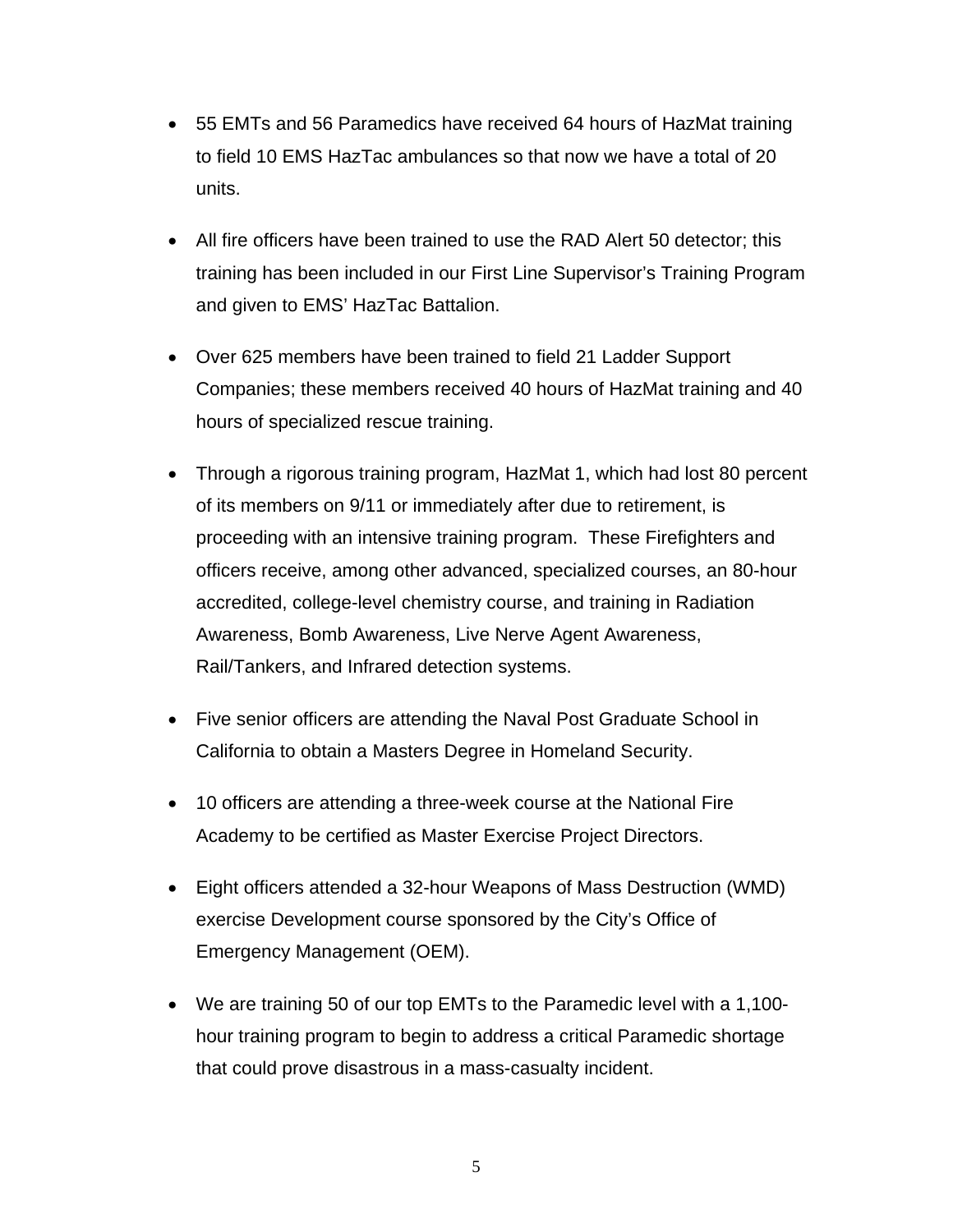We will provide additional training, including the following, for which we are already funded:

- An eight-hour WMD course will be given to the entire Fire and EMS workforce to cover HazMat Action Plans, recall procedures and terrorism recognition.
- Our Captains, who often are called upon to serve as scene commanders, will undergo 40 hours training in incident management procedures.
- Chiefs will receive 40 hours of Emergency Scene Command Training with emphasis on WMD operations, and command and control tactics.
- To add response capabilities to first-line units, we will provide all necessary training to create: one additional HazMat Technician Unit for a total of four such units; 14 engine companies to serve as decontamination (decon) units; four additional Special Operations Command (SOC) ladder support companies for a total of 25. We will also train 75 officers to cover or take over command of these and other newly enhanced units.
- To ensure that our apparatus drivers are prepared for catastrophic events, all 2,400 chauffeurs will receive eight hours of WMD operations and mass decon training.
- All SOC members, including the Marine Division, as well as 21 land-based companies comprising the first due marine response matrix, will be trained in shipboard firefighting.
- Plans are in place for the Master Exercise Planner program, FDNY Officers Management Institute and the USMA/FDNY counter-terrorism preparedness course to continue.

Clearly, there is a great deal of training underway and planned that will continue to increase our overall preparedness. I will discuss funding issues in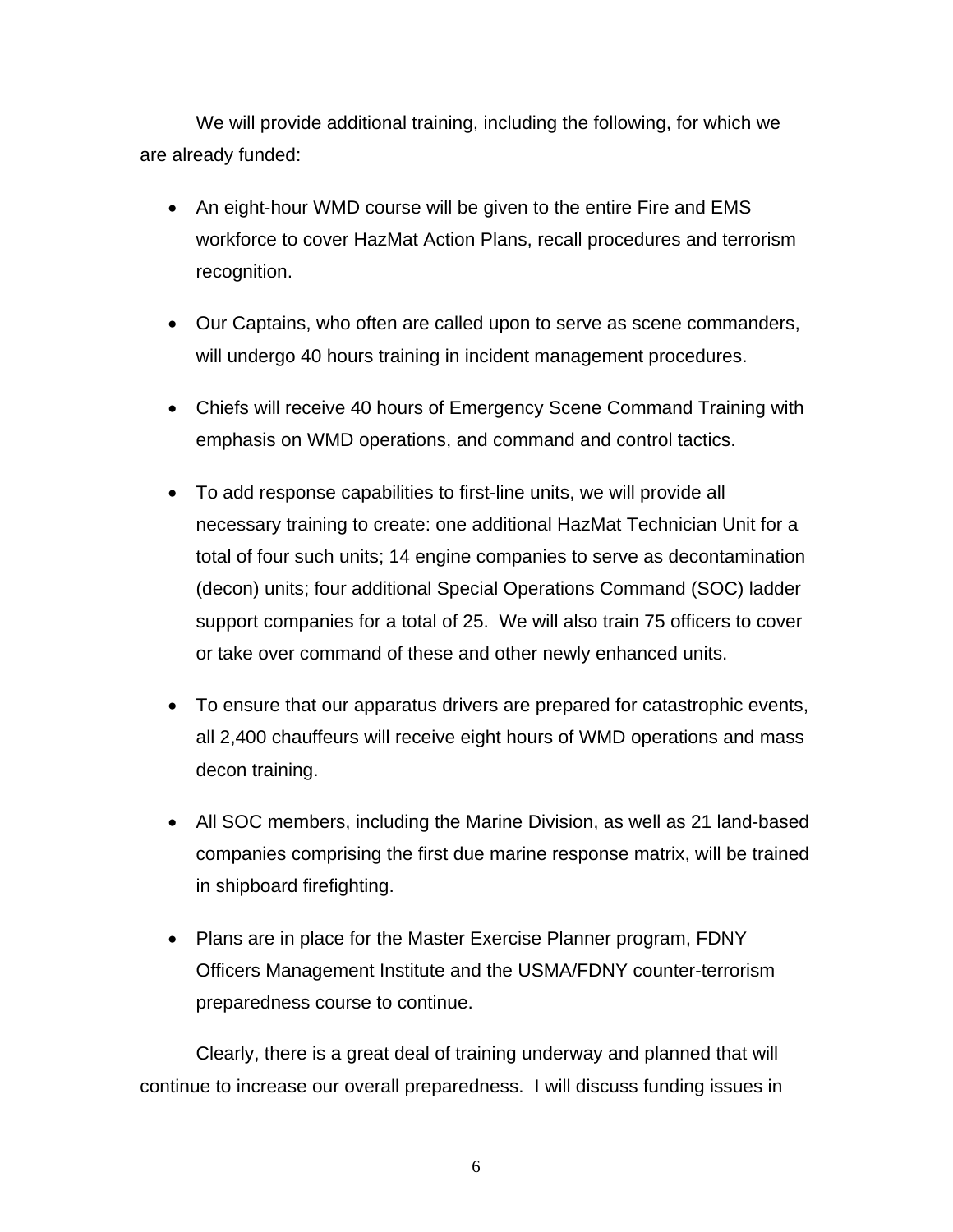detail shortly, but it must be emphasized that without Federal assistance, the preparedness training we need would simply not be possible. In this area, as with others, there is much more to be done. Numerous new training initiatives beyond those I have described are in the early planning stages and we will seek to have those programs funded. Please bear in mind that the initiatives I described are being done while personnel also receive all required in-service and refresher training (e.g., training on mask use and fire tools, and State-mandated refresher training for EMS).

#### **B. Incident Management Teams (IMTs)**

Working with the U.S. Forestry Service, which has extensive experience using ICS at complex, long-duration incidents, the FDNY developed two 32 member IMTs. Initial training focusing on specialized management functions such as operations, planning, logistics and resource management, was completed in April 2003. In August 2003, the Department began sending IMT members for hands-on training at major incidents in the western United States. Members of the FDNY IMTs continue their extensive training with Federal instructors.

Currently, the Department's IMTs are on-call and ready to respond to any large-scale incident at the direction of the Chief of Department. The Department also has in place a fully operational incident management system for handling urban terrorist incidents.

#### **C. Advanced Counter-terrorism and Management Training**

To better understand terrorism threats to New York City and the nation, the FDNY partnered with the USMA's Combating Terrorism Center at West Point to develop a leadership-training program. This 14-week graduate level course was given to 34 FDNY officers, including Battalion Chiefs, Captains, Supervising Fire Marshals and EMS Deputy Chiefs and Captains. Participants attended a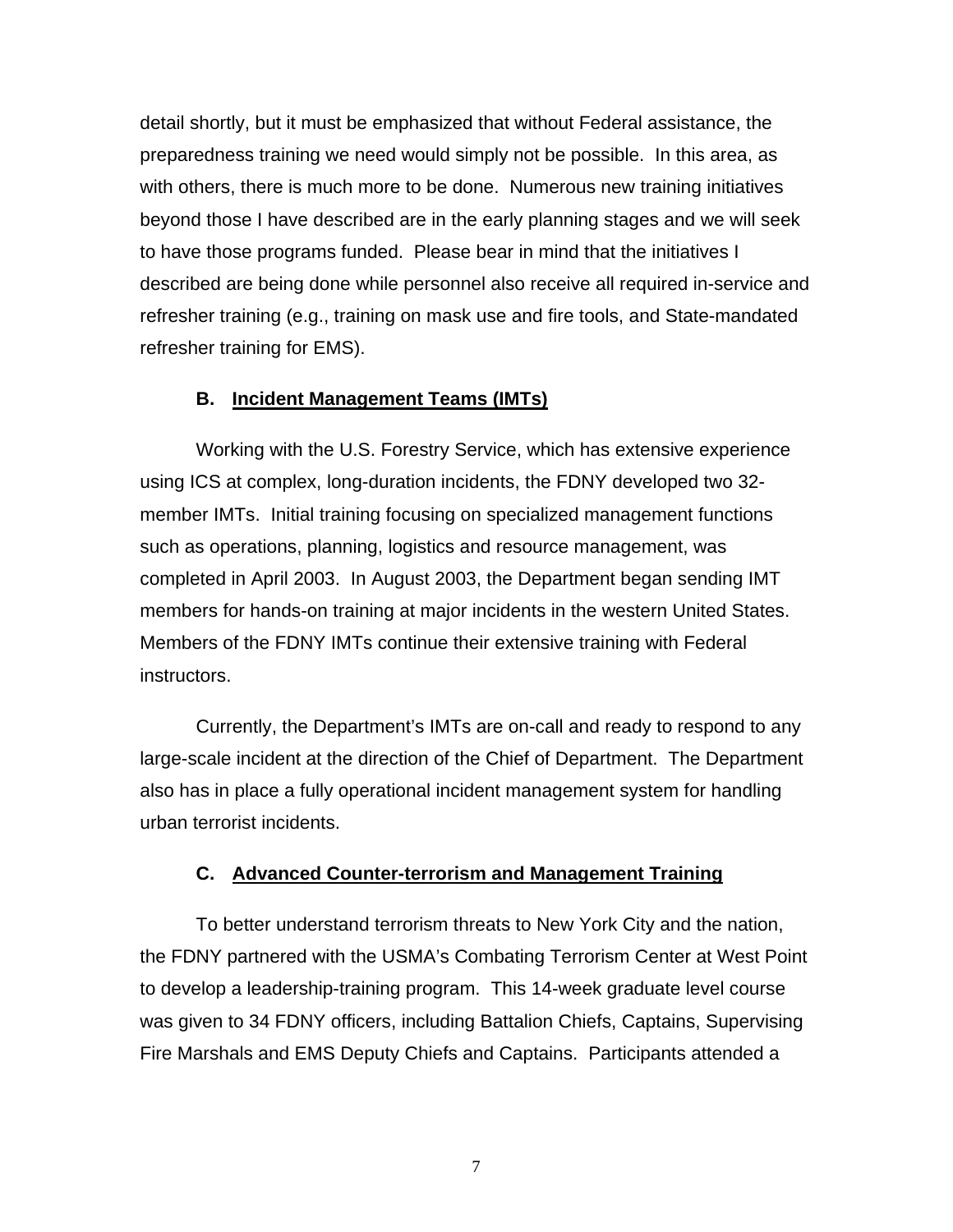series of seminars, taught by military experts in the field of terrorism, and worked on group projects that address issues critical to the Department.

This innovative program will continue this fall with another class of FDNY leaders. In addition, our partnership with West Point is expanding to include a series of counter-terrorism lectures and seminars with FDNY's senior Chiefs. This important joint venture assists the FDNY by developing and educating its leaders, networking them with other agencies that deal with homeland security issues, and providing a vital link with the military sector and local first responders.

The Department continues to benefit from the advice and technical assistance provided by our Counter-terrorism Advisory Taskforce, led by former CIA Director Jim Woolsey. Taskforce representatives will conduct a tabletop exercise in June that will test preparedness plans for the Republican National Convention.

The Department has sought to strengthen its management and planning capabilities by providing its most senior Fire and EMS Officers with additional training in management principles, best practices and skills. Through a partnership with the private and academic sectors, the Department established the custom-designed FDNY Officers Management Institute (FOMI). This management-focused training is provided by the Columbia University School of International and Public Affairs and taught at General Electric's Jack Welch Management Training Center.

To date, 39 senior Fire and EMS Chiefs have attended this management immersion course, in which participants attend seminars led by leading experts and complete team projects in areas where the Department is seeking management and efficiency improvements.

#### **IV. Communications and Technology**

The Department has addressed its most urgent radio communications needs since 9/11. This major accomplishment has been achieved through the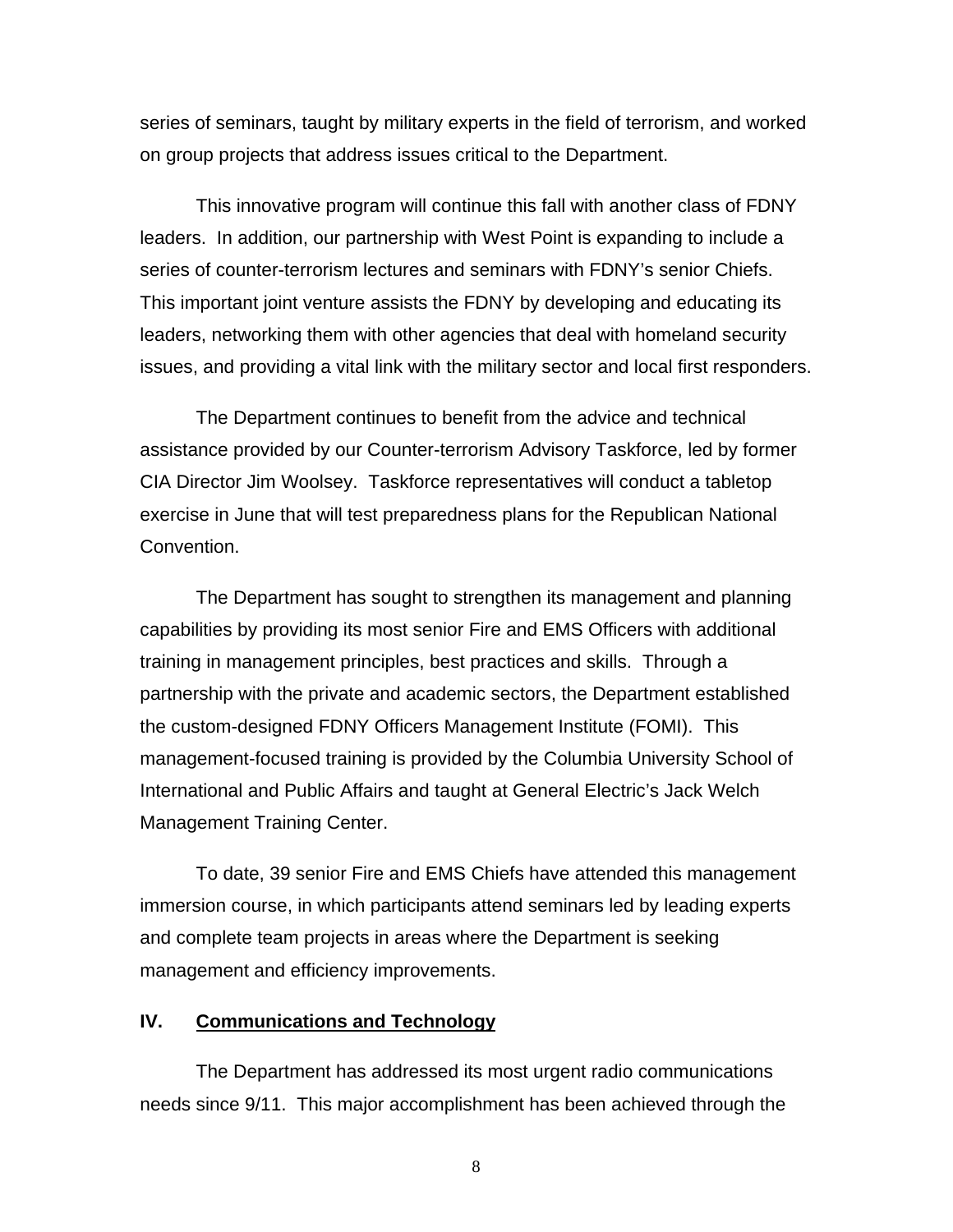painstaking work of many uniformed and civilian members of the FDNY, who worked together over a period of many months to refine, test, evaluate, pilot and ultimately implement the new radio system. This group also created an excellent training video that greatly assisted the transition to the new modified radios.

#### **A. Radio System**

It is critically important to understand that there is simply no 100 percent, foolproof radio system. Moreover, even the best radios cannot always penetrate high-rise buildings, subway tunnels and other difficult environments. That is why we have insisted on not focusing solely on the handie-talkie radio carried by fire personnel, but on creating an integrated system that utilizes multiple components to optimize the radios' performance.

Specifically, the Department successfully tested and deployed newly modified handie-talkie radios to the field in February 2003. These analog radios have several features that provide significant advantages over the previous digital model. The Department's radios now have an emergency alert function, many more channels, and use the UHF band, which allows for greater penetration in buildings and allows for interoperability among Fire, EMS and other emergency service agencies, including the New York City Police Department (NYPD). The radios operate at a higher basic power level (two watts) and can be boosted to five watts on a pre-defined per channel basis. In addition, analog radios are generally more efficient during incidents when many Firefighters and officers are attempting to communicate at the same time over the same frequency. The analog radios allow for more messages to get through without being "stepped on" by other messages, which was a significant flaw with the digital radios.

To provide increased reliability when the handie-talkies are used in highrise buildings, a system was developed that consists of the handie-talkies, highpowered post radios and Battalion car repeaters. Post radios are interoperablecapable 45-watt radios, which were designed initially for use by the Incident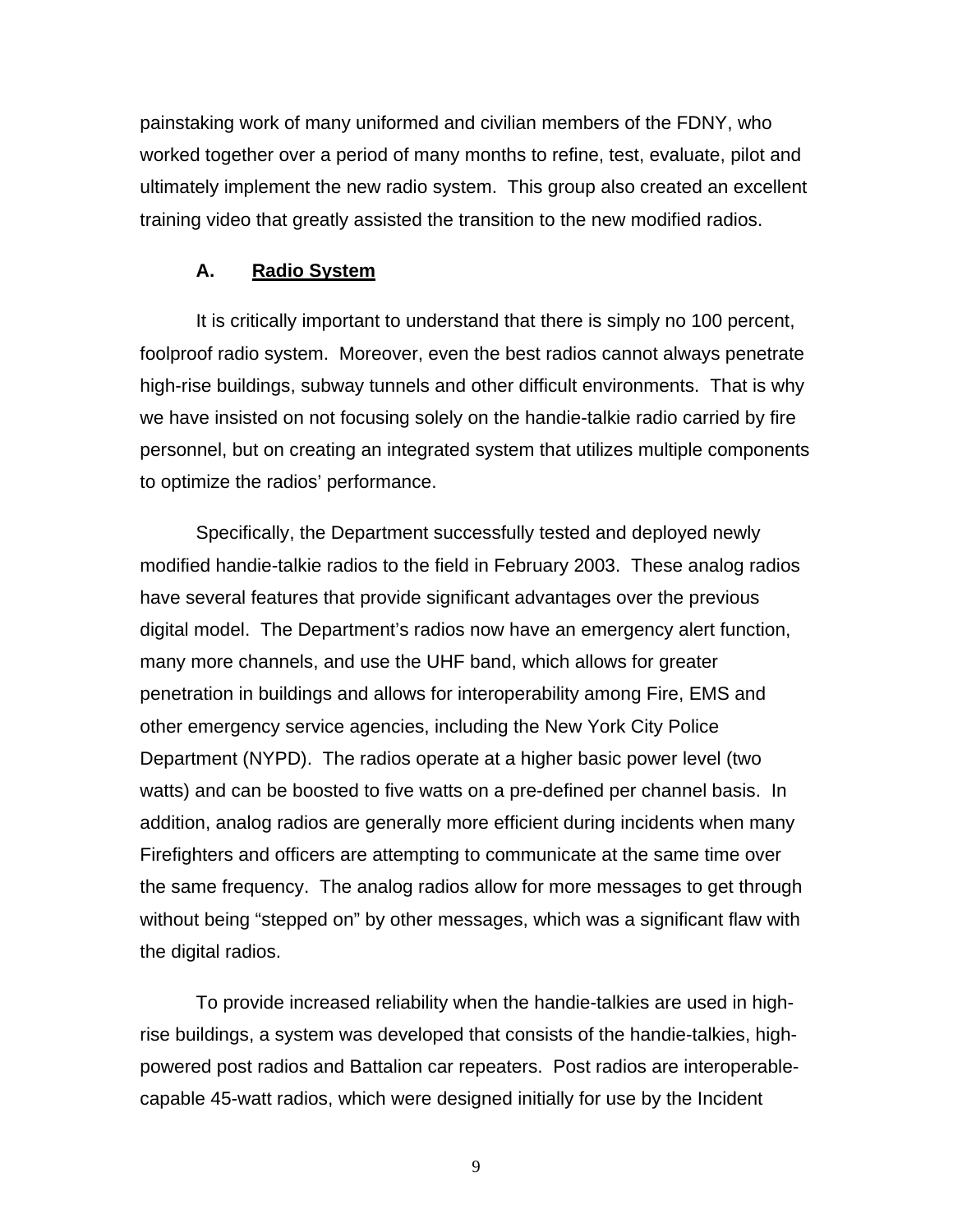Commander at the command post. Because they fit in a small specially designed hard-shell suitcase and are light enough to be carried, they can be used at any assigned post within a high-rise.

Our new-generation vehicle crossband repeaters have proved to be extremely successful in boosting radio signals in high-rise and other complex environments. Having the capability to bring our own enhanced repeater to the fireground has strengthened our communications enormously. We no longer have to rely entirely on an in-building repeater. Many buildings do not have repeater systems and those that do may lose the ability to boost radio signals when damaged during the very incident to which we are responding. Because of the effectiveness and strategic import of this package of communications enhancements, the Department has acquired 75 post radios. They are now deployed throughout the City. We now have 13 Battalion car repeaters installed, enough for each Battalion car and Division commander who typically respond to the high-rise environment, and we plan to acquire more.

Taken together, these enhanced features measurably improve the communications capabilities of the Department. All of these components, with particular emphasis on the handie-talkie, were exhaustively tested and piloted in the field; the Department compiled literally thousands of evaluations from Firefighters and officers, and utilized the data to demand refinements from the manufacturer before full deployment. The result has been that our field personnel are very satisfied with the new radio system; this represents a critical step forward in improving fireground communications.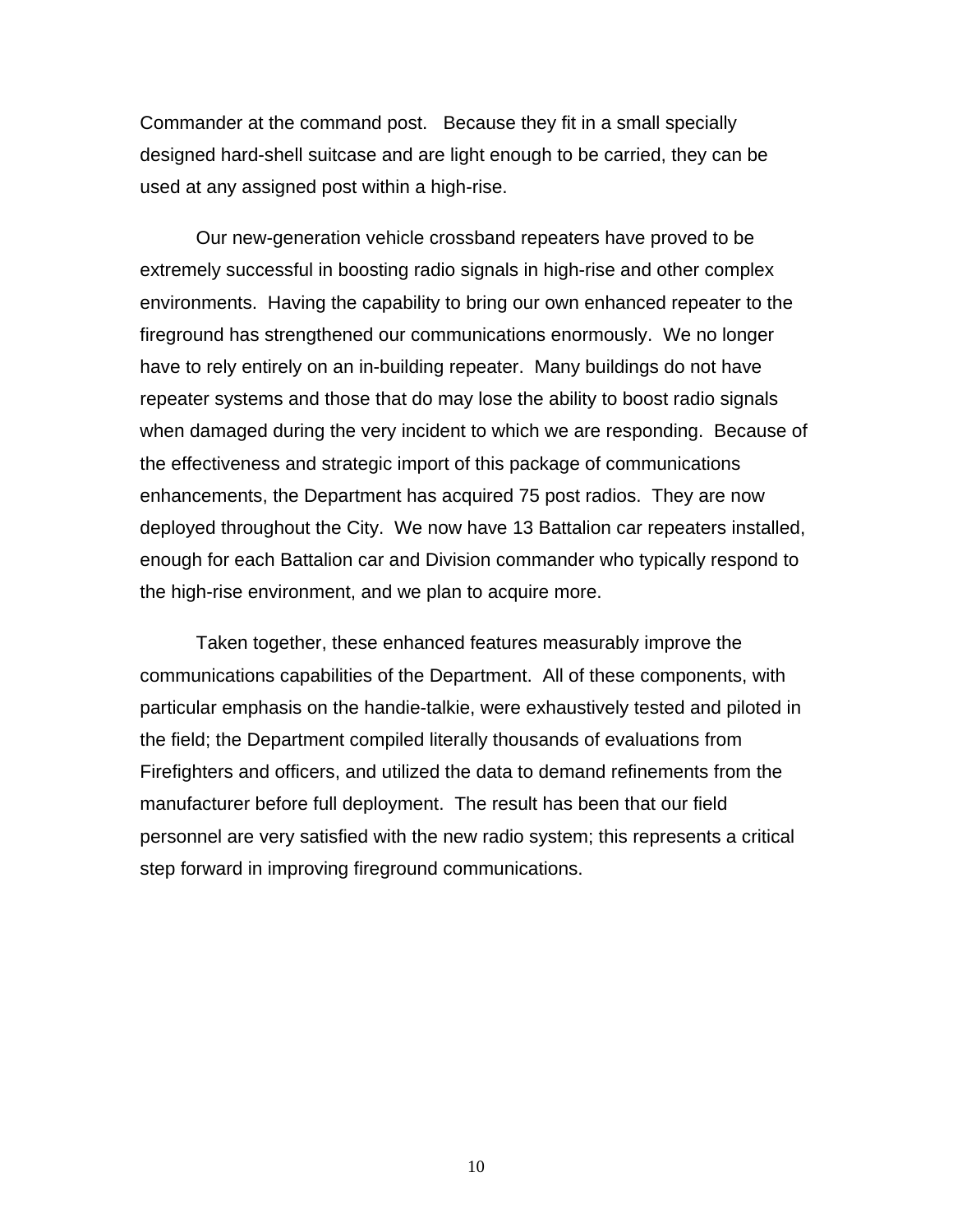#### **B. Interoperability**

It is critical that the Department's communications capacity be completely interoperable both internally – between Fire and EMS personnel – and externally, with the NYPD and numerous other emergency response agencies. Fire and EMS personnel can now communicate directly on the fireground using the new handie-talkies because all of those radios utilize UHF, and we now have the capability of using the same channels. The same is true for FDNY communications with the NYPD, because its portable radios are also both UHF and analog.

Interoperable radio communication has been further enhanced through the installation of a new piece of equipment called the TRP-1000 in the Department's two Field Communications units. The TRP-1000 takes any and all radio frequencies in use and directs them so that personnel on any frequency can hear and communicate with personnel on any other frequency. This allows FDNY Chiefs using their new radios to "patch in" to communicate directly with other City personnel, for example OEM and NYPD, and with the FBI and other Federal agencies.

The City has developed redundant capacity for this important new piece of equipment, as both OEM and NYPD also have this unit. In addition, all FDNY SOC personnel, Chiefs and SOC Ladder Support Companies have the capability to communicate with the NYPD on a dedicated tactical channel ("TAC U"). This is a police frequency that we have programmed into the handie-talkies of all chief officers and all FDNY units that have HazMat suit capability. Working with key staff from the NYPD, we have developed operational protocols to effect this interagency communication. Of course, true interoperability requires training, drills and actual experience. These drills and experiences will ensure that new interoperability protocols and procedures are being followed. Just two days ago a major drill was conducted in downtown Manhattan; there, we tested our interoperable communications equipment, including the TRP-1000, which allows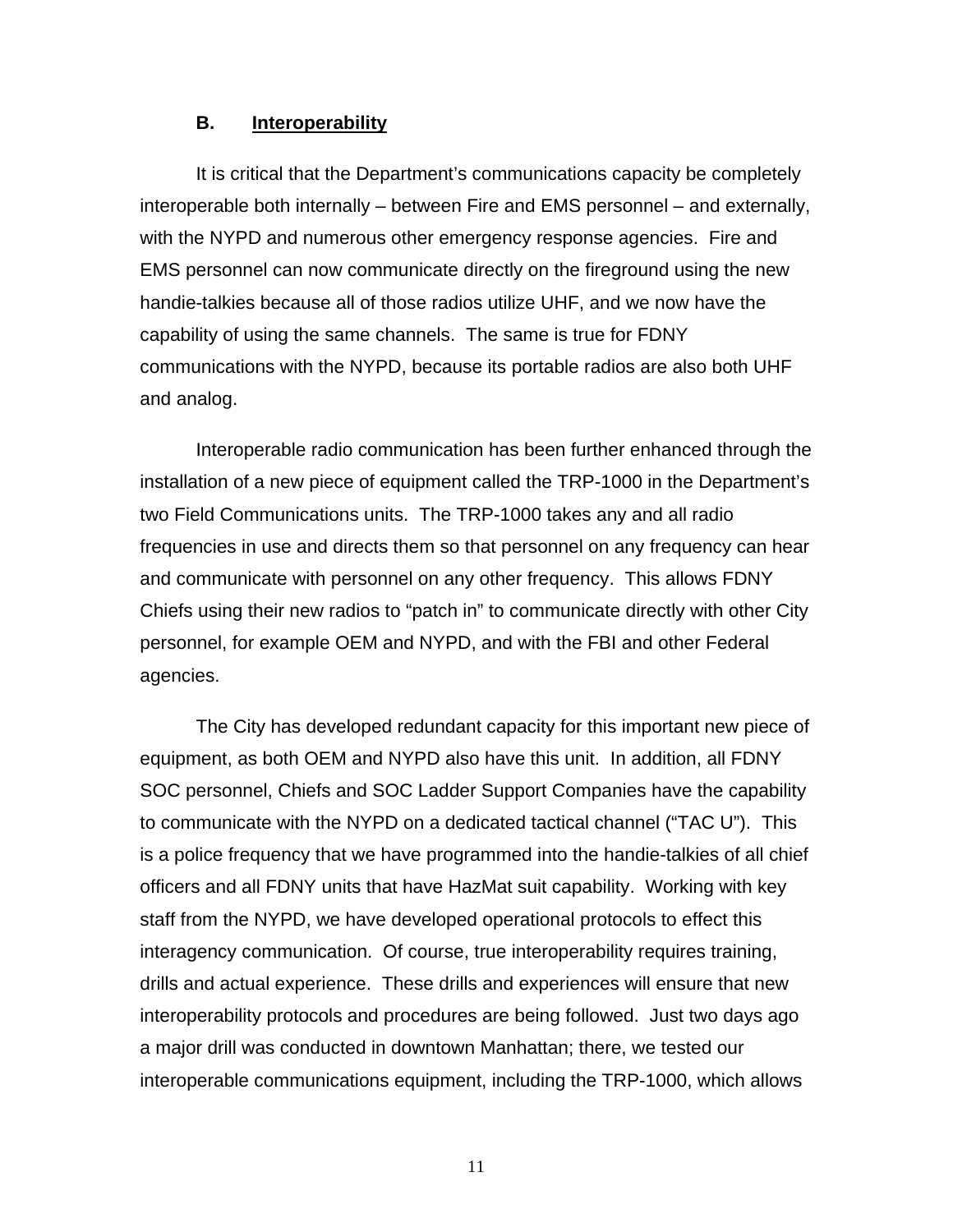personnel on any radio frequency to hear and communicate with personnel from multiple agencies (including Federal agencies) on up to 10 different frequencies.

## **C. Technology**

Spearheaded by a recently formed Technology Oversight Committee (TOC), the Department has made substantial progress toward the development of several key technological enhancements.

The Fire Department Operations Center (FDOC) serves as a critical hub for information flowing between the Department and other City, State and Federal agencies. Utilizing the ICS system, FDOC personnel are assigned specific roles to facilitate communications, planning, logistics and other areas. During the past year, the Department has improved the FDOC's capacities by upgrading telecommunications and procedures. In the event of a major incident, key senior Chiefs will report to the FDOC to provide citywide command and control, and operational planning. The FDOC now has the technological infrastructure to receive live video feeds not only from NYPD helicopters, but also from our own satellite camera system. While these improvements are significant, much more needs to be done to create the state-of-the-art facility we need.

That is why the Department released a Request for Proposals (RFP) for a consultant to assist in the development of the FDOC. Utilizing Federal grant funds, the Department has retained a consultant who has begun a comprehensive needs assessment based on specifications the Department developed with the consultant. The Department has requested additional funding to ensure that the FDOC can be a fully functioning off-site command post.

The FDOC will provide our commanders with the resources necessary to facilitate better situational awareness. The plan for the FDOC calls for technological improvements such as video teleconferencing, the ability to analyze data from wireless command boards in the field and an enhanced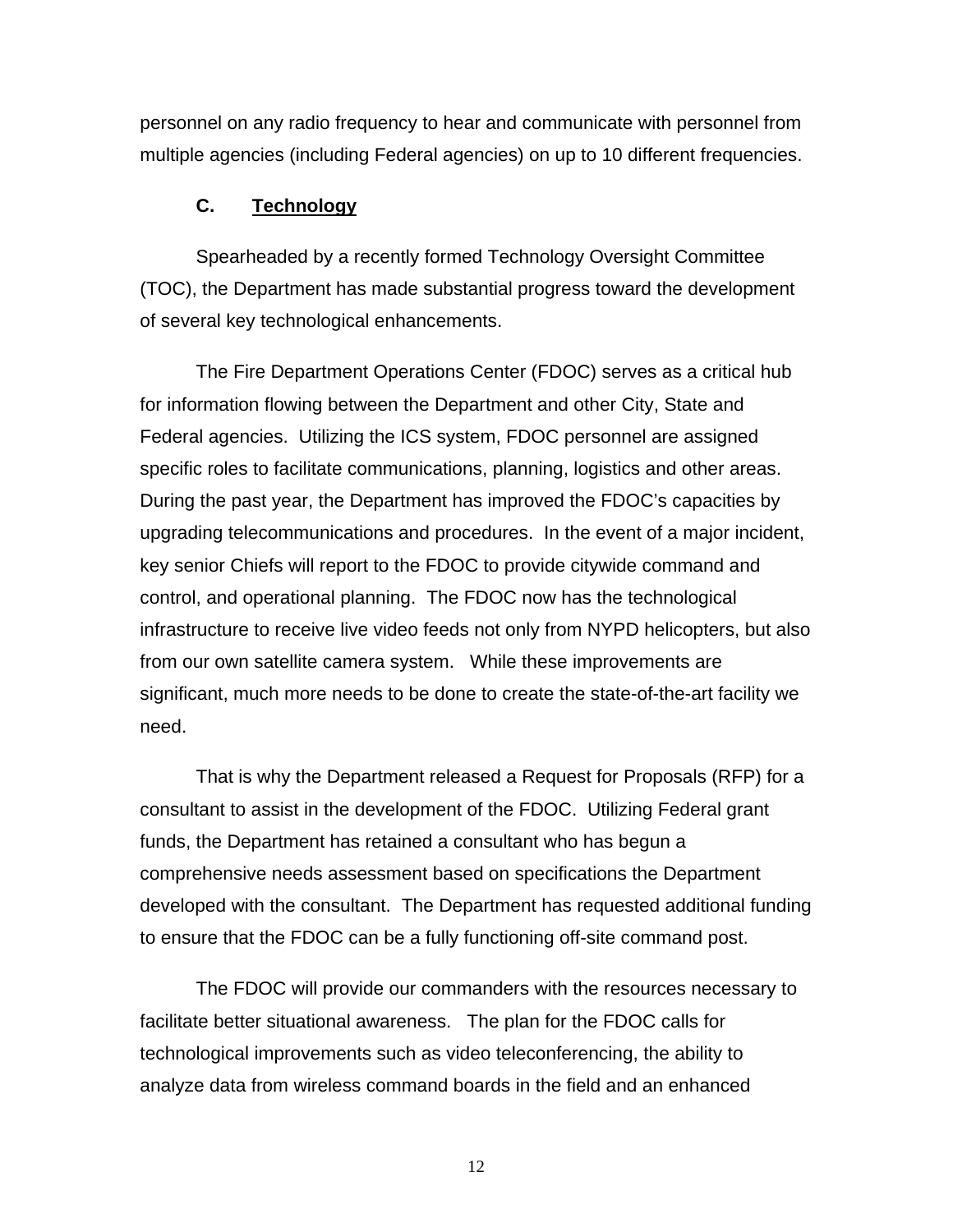Geographical Information System (GIS). From the FDOC, Chiefs should be able to establish the Department's operational priorities during resource-taxing events, analyze resource availability and initiate a recall or call for mutual aid. The FDOC could be used as a regional command post if necessary, and will serve as the information backbone for ICS support functions. We are aiming to fulfill this vision within the coming year.

Large-scale incidents of the kind potentially confronting the Department require the management of large amounts of information regarding the deployment of personnel and equipment. The response to the World Trade Center attacks on September 11, 2001, highlight how essential it is to manage resources and safeguard information recorded at a command post.

The Department has been at the forefront of the development of Electronic Command Boards (ECBs), which will enable Chiefs to communicate wirelessly between several ECB's at an incident and download critical information to the FDOC in real time. These wireless ECBs, once adapted to meet the rugged conditions in which we operate, will replace the magnetic board traditionally used by Chiefs to track units at an incident. With ECBs, the Department can store and transmit current deployment information at all times. The portable, wireless, PCbased ECBs will have much greater functionality than existing magnetic command boards and can help the Incident Commander with Firefighter tracking, communications and tactical coordination tasks. These PC-based wireless boards will be able to store and display maps and building plans. This enables a Chief to review structural and other characteristics of buildings and zoom in on specific floors or building areas. They also can be used to store databases of detailed hazards and FDNY procedures. This critical information must be captured using modern technology so that information can be disseminated quickly and simultaneously backed up in a remote location such as the FDOC.

In partnership with New York University's Center for Advanced Technology, prototype ECBs have been researched and developed. FDNY's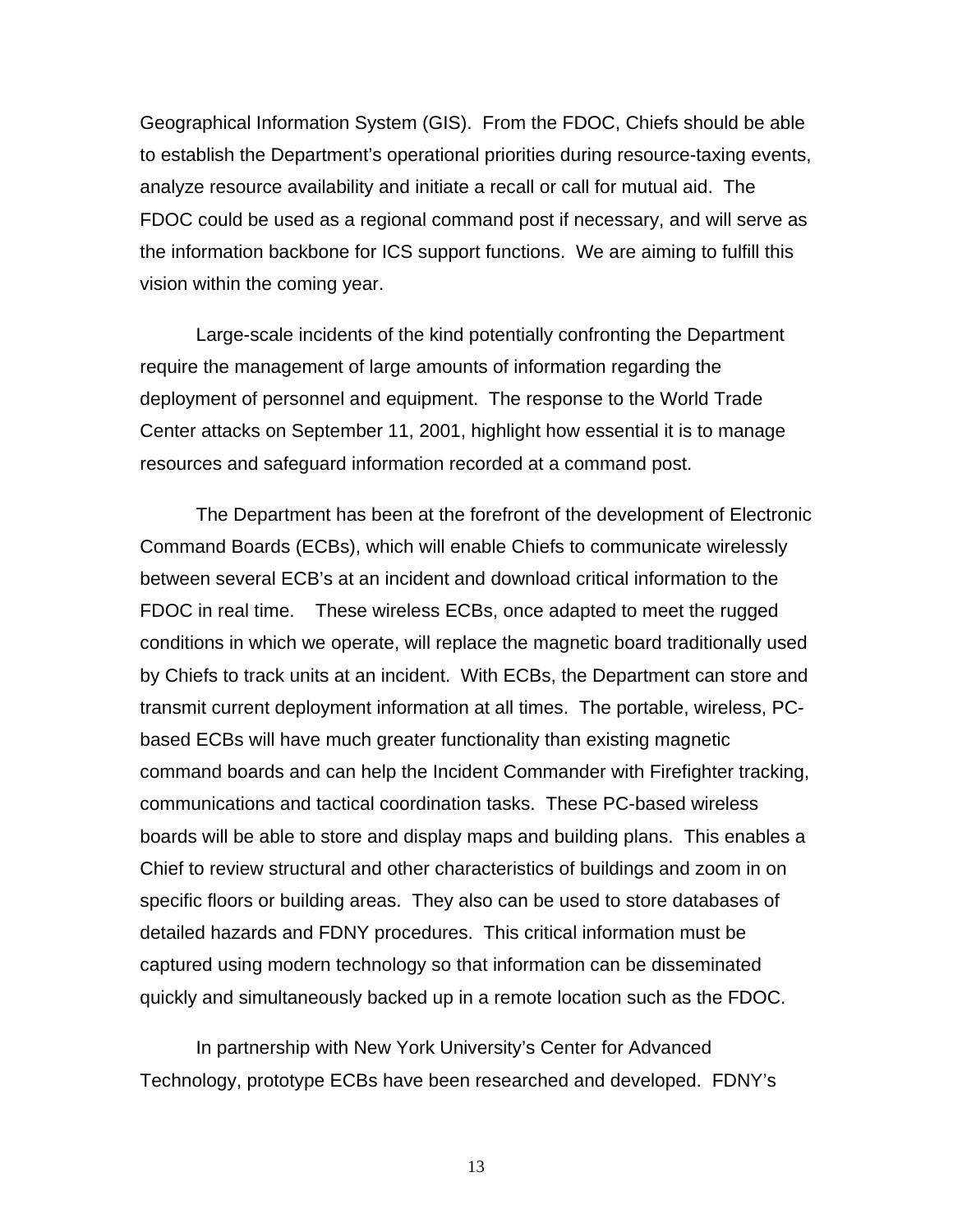TOC has recently completed a review from three vendors who responded to an RFP for ECB production. In addition, the TOC is researching technology that would incorporate a Firefighter accountability system. This would enable the Incident Commander to locate and identify all Firefighters and other emergency responders who are at an incident.

The ability to use a deployment and tracking model to analyze resource data from both Fire and EMS in real time is critical for modernizing the Department's planning and response capacity. The Department's current unit deployment and tracking model for fire resources can predict response times, but cannot be used to analyze or improve deployment in real time. It also lacks an interface with EMS, which currently operates without a computer model.

The Department has researched various deployment and tracking models and has obtained grant funds to purchase a state-of-the-art, computerized unittracking and deployment model. This model will use dispatch data to optimize response to and coverage of routine operations and large-scale incidents. Integrating computer analytical capabilities with real-time response data and the identification of the availability of specialized manpower and apparatus resources will greatly improve the safety of both emergency responders and the public.

Since 9/11, the Department has studied ways to enhance EMS radio communications and will establish a second EMS citywide radio channel to support EMS operations in responding to multiple-casualty incidents. The Department has already obtained Federal grant funding for this project, which will allow a dedicated EMS channel to handle a large-scale incident, while permitting other existing channels to handle day-to-day communications. The Department is modifying current procedures, protocols and staffing needs to effectively utilize the second channel. The Department has set a target date of July 15, 2004 to make the second EMS citywide channel operational.

In addition, the City's Department of Information Technology and Telecommunications is coordinating the development of a centralized emergency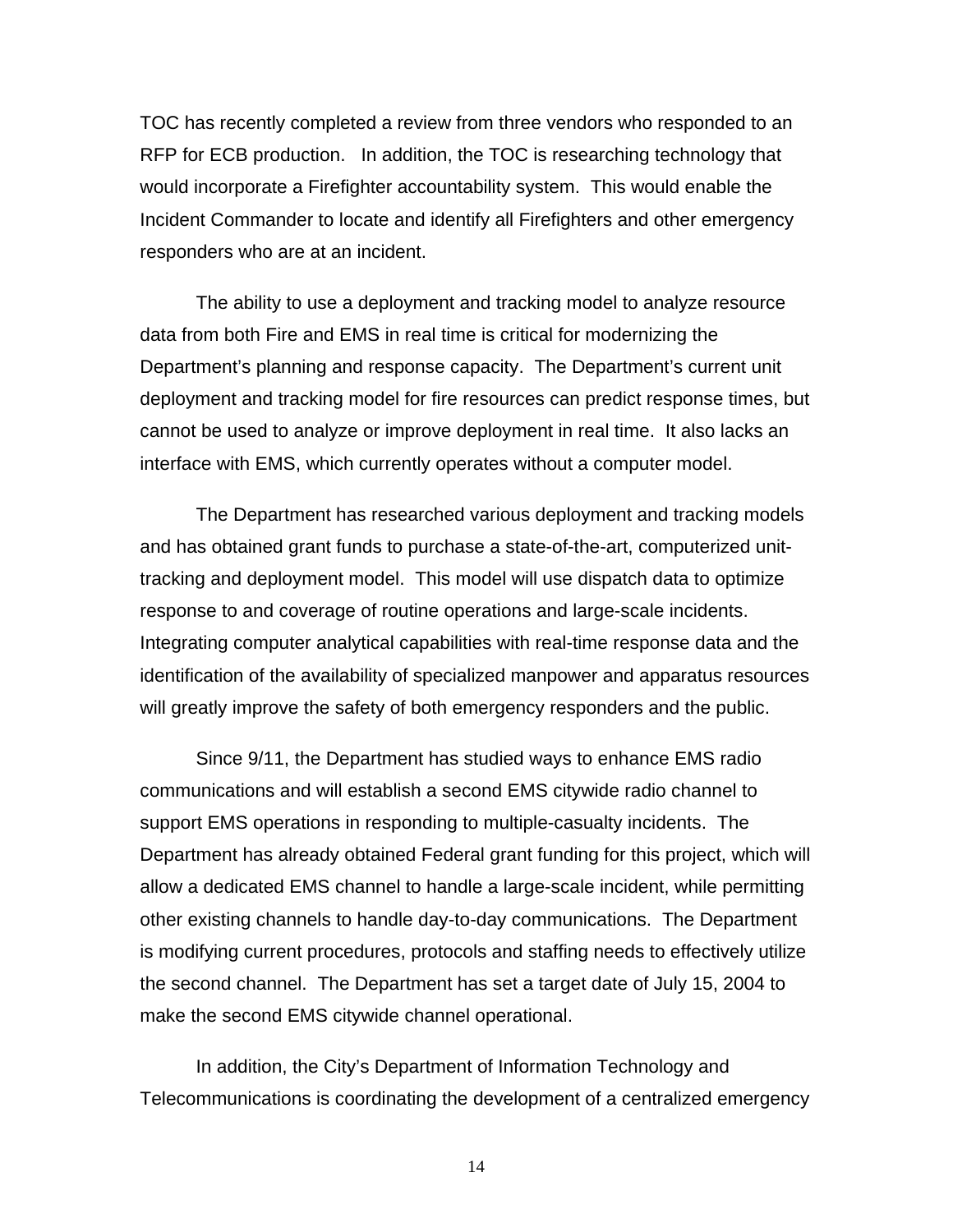dispatch system in which a new Citywide Computer Aided Dispatch (CAD) system will be implemented. The Department is participating fully in the design of this new CAD system.

The system will integrate FDNY, FDNY-EMS, NYPD and NYPD-Transit dispatch operations into two redundant, resilient centers housing call-takers and agency-specific dispatchers. State-of-the-art technologies will shorten overall response time and enhance the level of service provided to the public by improving interoperability, eliminating call transfers and repetition of information to different agencies, eliminating single points of failure, and optimizing the mix of emergency resource dispatches.

#### **V. Operations**

Of course, the purpose of all the training and technology enhancements I have discussed is to improve our operational preparedness. This is also being accomplished through changes in procedures and protocols, efforts to improve cooperation and interoperability in operations between partner agencies, internal and multi-agency drills and exercises, the development of specific emergency response plans and prevention activities relating to building and fire codes. Instituting a borough-based command structure, which occurred in early 2002, has increased accountability and facilitated operational advances.

### **A. Recall, Staging and Mutual Aid**

The Department has initiated implementation of a flexible recall program in order to efficiently mobilize all or part of its Firefighter and EMS personnel in the event of a large-scale emergency or an increase in the terrorism threat level. This recall program allows the Department to effectively recall members by geographic area and/or type of unit in sufficient numbers to address the needs of an Incident Commander at a particular event, while simultaneously allowing the Department to safely and effectively manage recalled members and maintain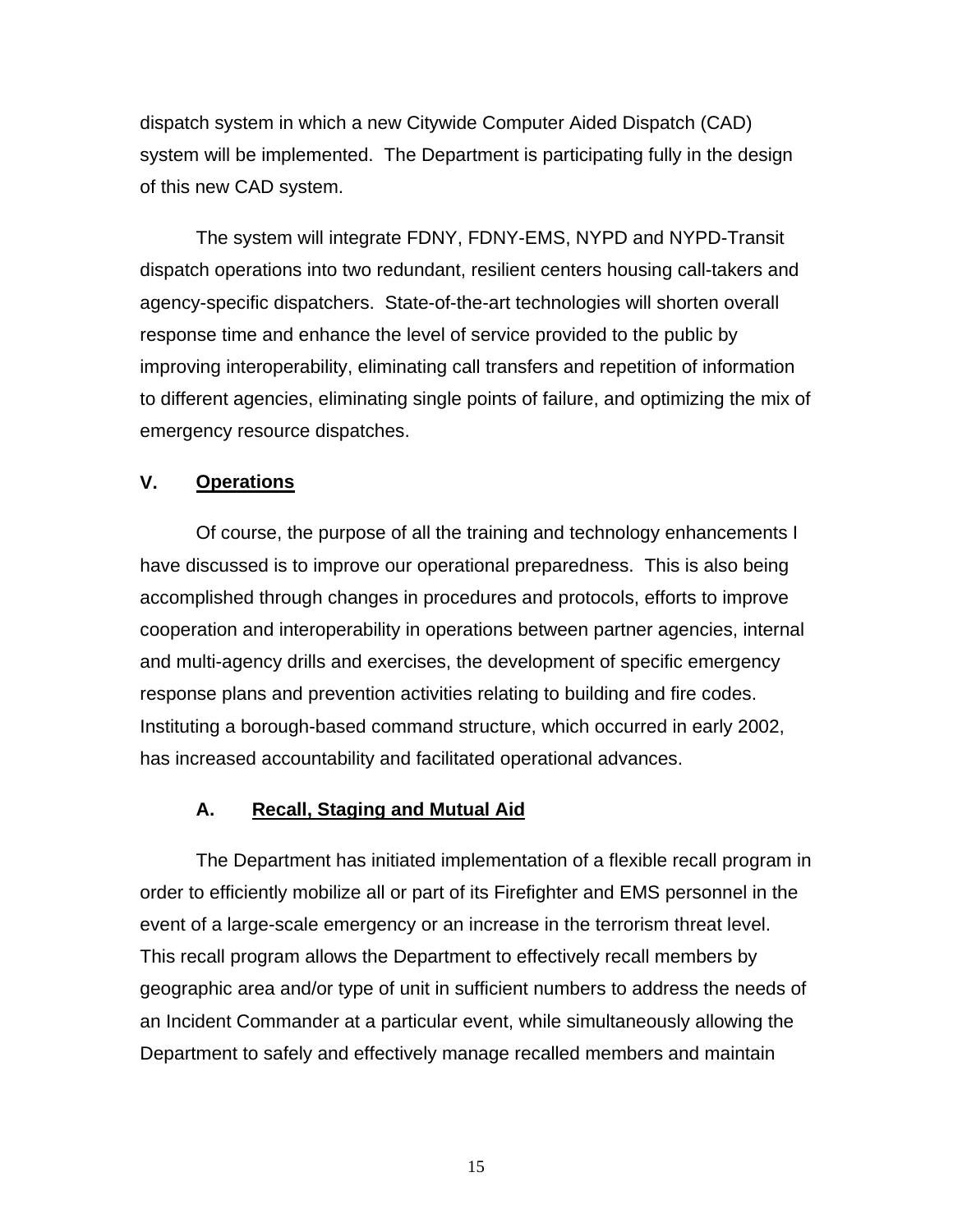adequate reserve members for later shifts. (Prior to 9/11, the last *full* recall of fire personnel occurred on December 26, 1947 in response to a major snowstorm.)

The Department's regulations were amended in Spring 2003 to clarify and emphasize that recalled members must report to their firehouse, unless instructed otherwise. This mandatory regulation will ensure that recalled members do not report directly to the incident site (or any other location) unless specifically instructed to do so. The Department will strictly enforce its modified recall regulations to ensure future compliance.

The Department's Bureaus of Fire and EMS Operations have developed detailed draft guidelines and training materials on personnel recall procedures, which enable the Department's leadership to mobilize specific, targeted capabilities, such as SOC and Ladder Support Company units. This allows for the recall of large numbers of personnel of all ranks, using clear, straightforward instructions and methods.

The major components of the Department's draft recall guidelines include:

- Pre-defined recall "trigger points".
- Clearly defined lines of authority to initiate a personnel recall.
- Pre-defined recall packages.
- FDOC will have the technological tools to analyze recall needs, and scope and characteristics of personnel and skills required.
- Precise and consistent communication of the recall process.
- Establishment of designated mobilization points.
- A training curriculum on recall procedures.
- Caches of equipment and supplies located around the City.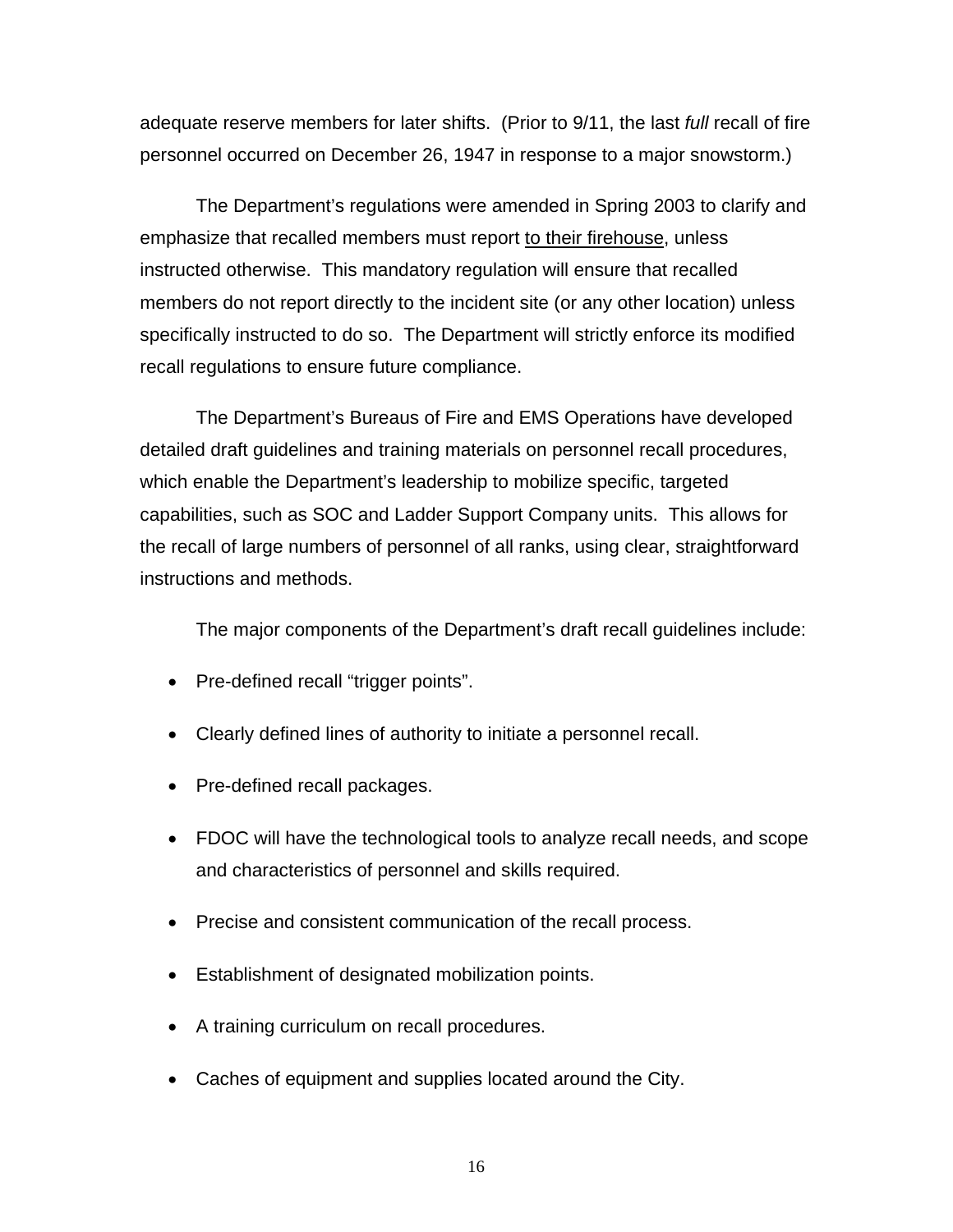The Department continues to explore improvements in its recall program through the use of technology and communication enhancements. Recent recall drills utilizing new automated telephone messaging technology produced satisfactory results. When used in combination with broad media notification of our members, the Department is confident such technology will enable us to effectively recall needed members.

In concert with the new recall procedures, the Department also has modified its staging procedures to ensure that the Incident Commander (IC) can effectively maintain command and control of resources as incidents escalate. Our new staging regulations require the designation of a Staging Area Chief and the establishment of a staging area at all third or greater alarms. Of course, the IC can make such designations for any alarm level, if necessary.

Under the new regulations, the IC will make the staging area known to the dispatcher, who will direct the Staging Area Chief and affected units to that location. The regulations require that "all responding units, unless otherwise given specific assignments by the IC, shall report to the staging area." These modified and clarified requirements, when strictly enforced, will help avoid any confusion about the location of Department resources and will enable ICs to manage those resources better.

The Department has also sought written agreements with surrounding counties to clarify mutual aid roles and responsibilities. Obviously, given the size of our Department, mutual aid is rarely needed in New York City. Since 9/11, the FDNY has provided mutual aid resources to Yonkers and New Jersey but, fortunately, has not required mutual aid from other jurisdictions.

We believe, however, that having clear mutual aid agreements and protocols is greatly beneficial to the Department and the region as a whole. To that end, we have established or are about to establish formal mutual aid agreements covering nearby upstate New York counties and Nassau County. Discussions with New Jersey are also underway. EMS arrangements are being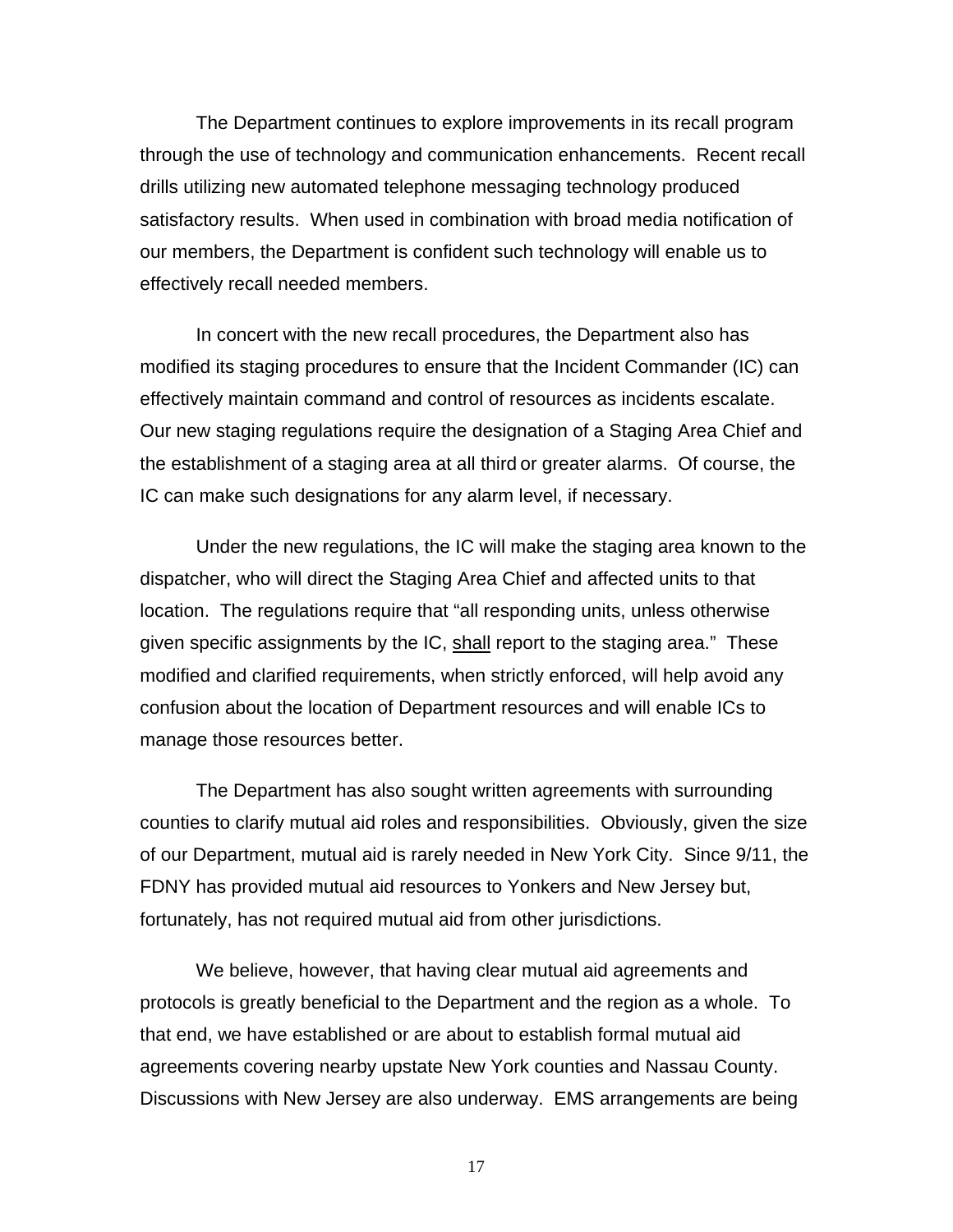finalized with respect to all New York State counties; an agreement with New Jersey is currently under final review.

These agreements will contain, or lead to the creation of procedures that specify, minimum training and equipment requirements, communications procedures and prescribed or potential mobilization points. Tabletop exercises and drills will reinforce the new protocols.

#### **B. Incident Command and Inter-agency Operations**

FDNY subscribes fully to the letter, policy and principles of ICS, which it has utilized for many years. We have trained and are continuing to train extensively in the use of ICS and base all operational plans around it. As noted earlier, we sought and received special Federal ICS training to create two IMTs, which are now deployable at major incidents.

Since 9/11, we have utilized ICS effectively in responding to several major incidents, including the West 19<sup>th</sup> Street/Kaltech explosion in April 2002, the Port Mobil fire in April 2003, the August 2003 blackout and the Staten Island ferry crash in October 2003.

Also since 9/11 there has been a great deal of public discussion about the use of ICS citywide. A protocol establishing a Citywide Incident Management System (CIMS) and incorporating ICS has recently been announced. We believe this protocol will help ensure that all agencies operate with a common, written understanding of their roles and responsibilities.

That being said, it is clear that every day, in responding to hundreds of incidents large and small, the FDNY and the NYPD operate cooperatively and effectively. This was certainly true at the four major incidents that I just mentioned.

It also is true because of the numerous drills and exercises that we participate in together. Since 9/11, we have participated in the following inter-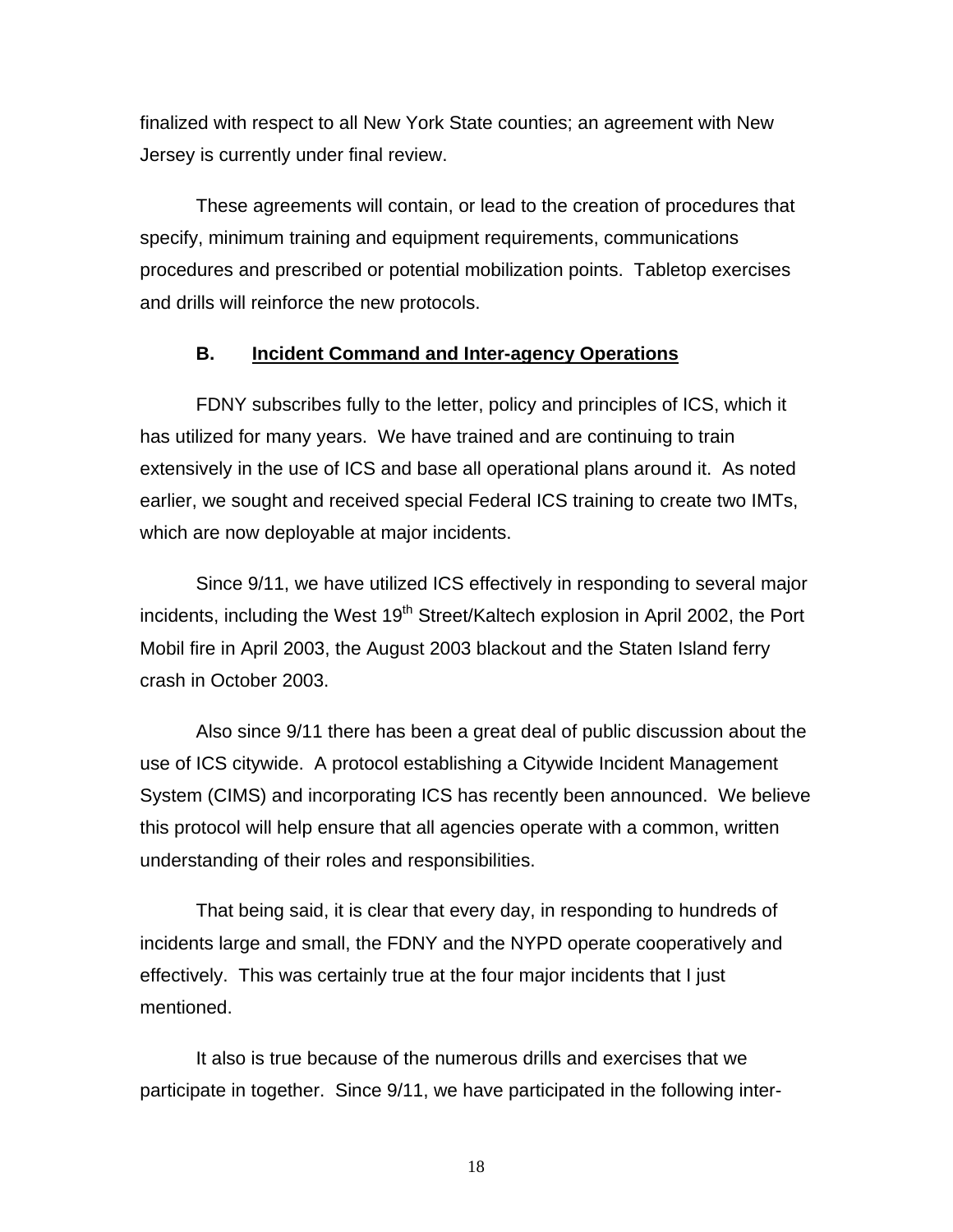agency drills, all of which included the NYPD, and some of which were coordinated by OEM:

- Operation Tripod (5/22/02) -- OEM conducted Operation Tripod at Pier 92 in Manhattan.
- Yankee Stadium Drill (9/29/02) -- HazMat drill at Yankee Stadium in the Bronx.
- Operation SADD (10/5/02) -- The Port Authority conducted a simulated aircraft disaster drill, "Operation SADD" at LaGuardia Airport in Queens.
- Ft. Hamilton HazMat Drill (10/17/02) -- HazMat decon drill at Fort Hamilton in Brooklyn.
- HazMat Drill (10/27/02) -- HazMat preparedness drill took place at the Verrazano Narrows Bridge in Staten Island.
- Broad Street HazMat Drill (4/27/03) -- The Transit Authority conducted an inter-agency preparedness exercise in Manhattan at the Broad Street subway station that involved a simulated chemical release and evacuation of passengers from the station.
- Winter Sun (5/18/03) -- OEM conducted an inter-agency HazMat preparedness exercise in Brooklyn.
- Grand Central Terminal Drill (10/27/03) -- FDNY Division 3 conducted a drill in the Waldorf train yard of Grand Central Terminal in Manhattan. The drill involved a simulated electrical malfunction in the M-50 substation of the Waldorf yard resulting in an explosion and fire in the vicinity of the substation. The simulated malfunction also caused a power surge into the third rail resulting in an ensuing fire in a parked train.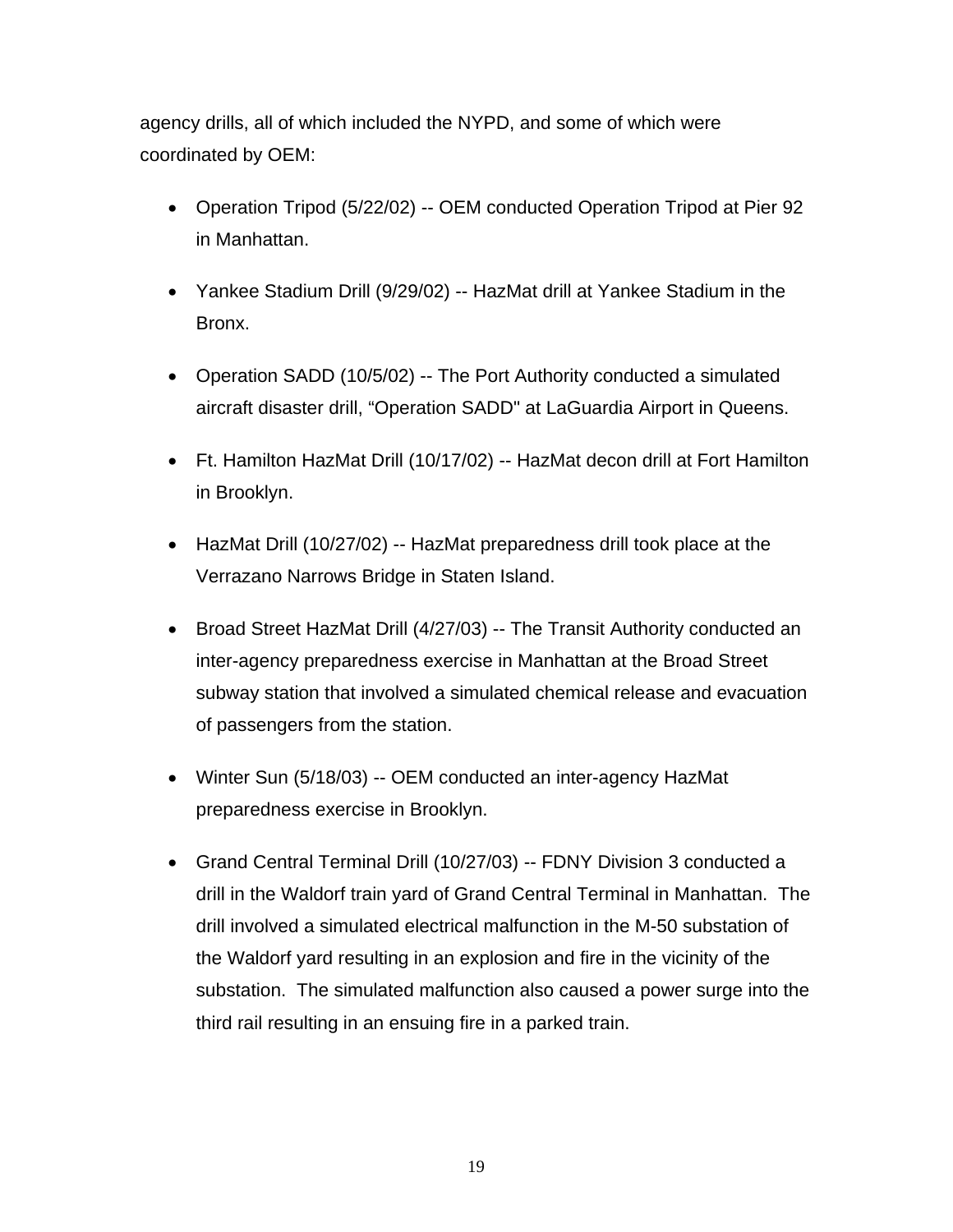- Operation United Response (3/14/04) -- OEM conducted a preparedness exercise at Shea Stadium in Queens simulating a large-scale, multicasualty incident.
- Operation Transit Safe (5/16/04) -- OEM conducted a preparedness exercise at the Bowling Green subway station in Manhattan. This exercise simulated a large-scale, underground multi-casualty incident.

The last drill on this list occurred just two days ago and is one of numerous planned drills geared toward preparing for the Republican National Convention, which has become a focus for our immediate planning efforts. At the drill, we tested our interoperable communications equipment, including the TRP-1000, which allows personnel on any radio frequency to hear and communicate with personnel from up to 12 agencies (including Federal agencies) on any other frequency.

I do not mean to suggest that everything always works perfectly between our two Departments. There can be and have been conflicts, and these will never be eliminated entirely given both Departments' enormous pride and history. We need to communicate better on-scene and off; true interoperability involves both mechanical and human factors. We have some of the necessary tools; the focus must turn to drilling, exercising and utilizing those tools effectively every day.

The Department has made significant, perhaps unprecedented, progress since 9/11 in improving coordination between NYPD and FDNY. These steps include:

- Agreement for FDNY to receive live feeds from NYPD helicopters.
- Agreement for an FDNY Chief to ride in a NYPD helicopter as may be required by the incident.
- Mutual stationing of liaison officers at each other's headquarters.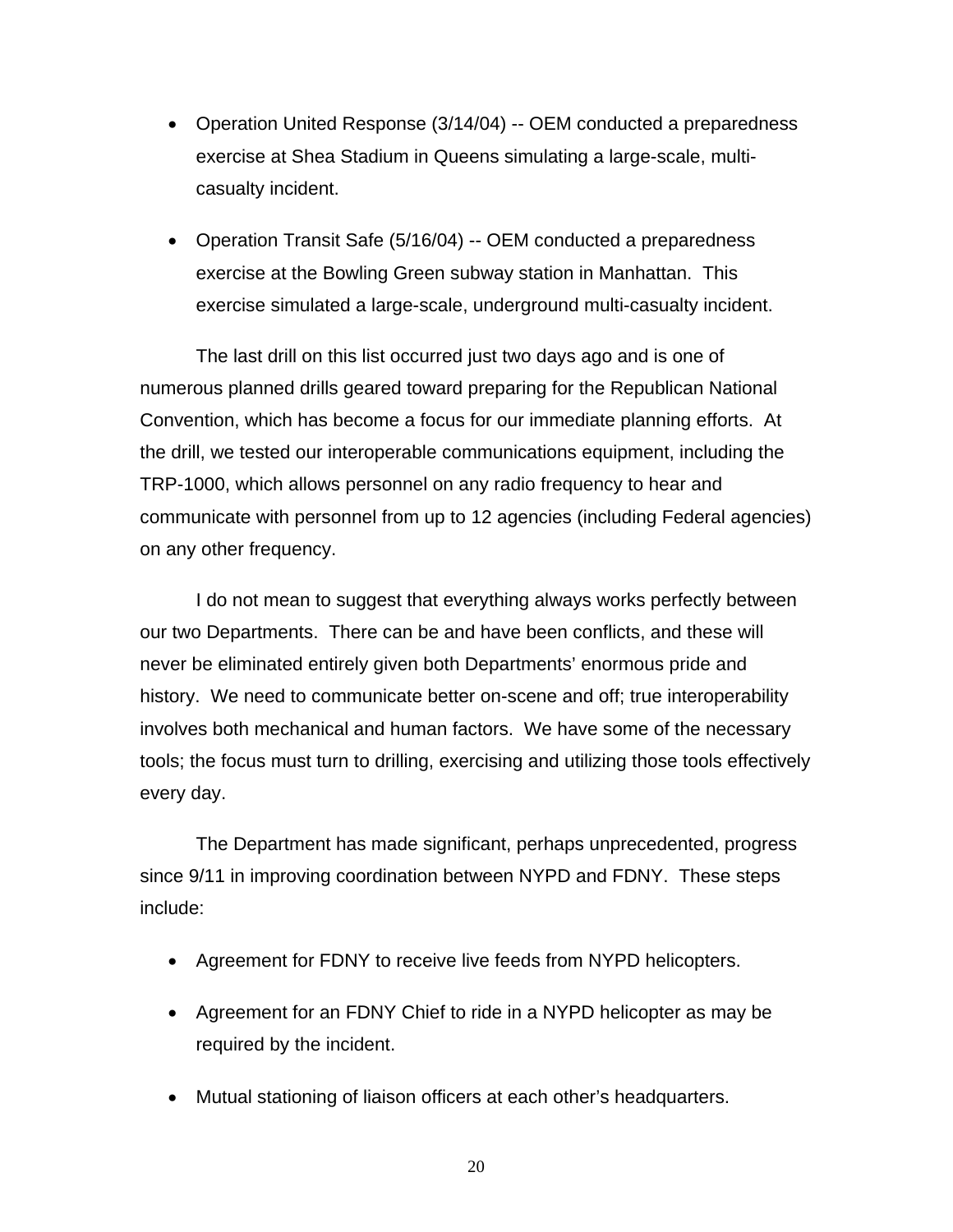- Procedure to station a Chief at each other's command post.
- NYPD supervisor responds to all second alarms or greater to provide onscene liaison.
- Interoperable communications equipment (TRP-1000) deployed along with radios that have a specific channel (Channel 13 or "TAC U") for interagency communications.
- Joint FDNY/NYPD teaching of Citizens Emergency Response Team (CERT) programs to train the public on how to assist their community in the event of a disaster. This curriculum was custom developed for the urban environment by a team of FDNY and NYPD responders. Teamtaught classes for community groups are continuing throughout the City.

We look forward to continued cooperation and progress as we begin to operate under the recently released CIMS protocol.

## **C. SOC and Special Units**

Expanding the FDNY's SOC is critical to the Department's efforts to improve its responses to large-scale incidents. Of particular importance is the expansion of the Department's HazMat-capable units, which are called upon to respond to incidents involving chemical, biological, radiological, nuclear and explosive (CBRNE) agents often associated with terrorist attacks. Preparing for and responding to such attacks requires special operations capabilities well beyond those that the Department possessed on September 11, 2001.

The Department has acquired additional equipment with the assistance of grant funds from the Federal government. Chemical Protective Clothing (CPC), radiation detectors, reserve rescue apparatus and strategically located caches of equipment and medical supplies have increased the Department's preparedness, while enhancing the safety of the members operating in the field.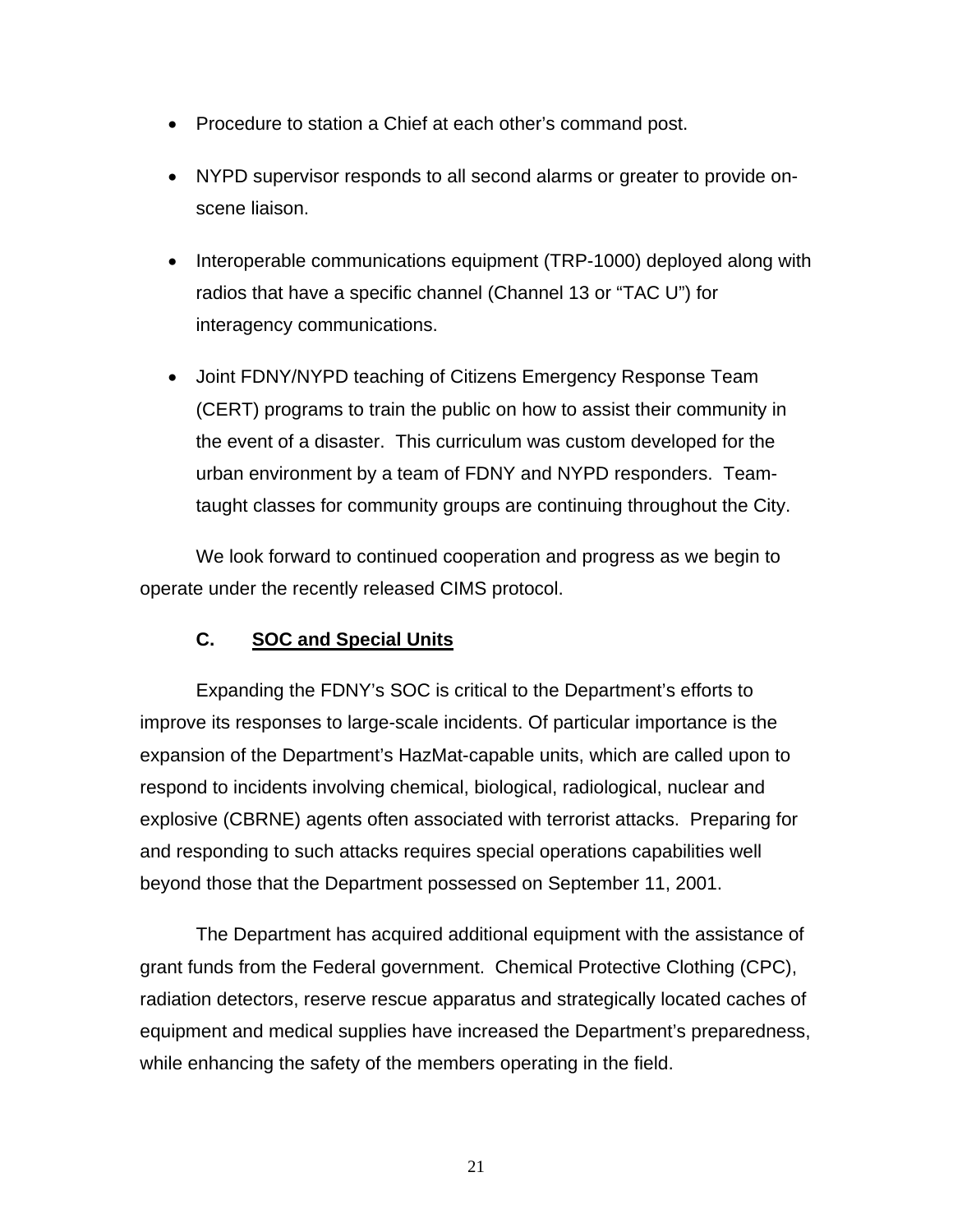The Department's Squad and Rescue Companies and EMS Haz-Tac units are trained as HazMat technicians; many members of HazMat Company 1 are trained to the level of HazMat Specialist, the highest level of HazMat training in the City. As noted earlier, radiation detection training has been incorporated into the First Line Supervisors Training Program (FLSTP) for new officers and for members of the EMS Haz-Tac Battalion. Hazardous materials refresher training has been provided to all members of HazMat, Rescue and Squad Companies; seven Ladder Companies have been trained to use CPC.

To expand resources for hazardous materials and rescue incidents, the Department has trained 21 Ladder Companies to serve as SOC Support Ladder Companies; four more units are currently in training. These companies, geographically dispersed throughout the City, have been trained and equipped in both technical rescue and HazMat operations. These units can quickly respond to incidents requiring these special capacities, including the ability to perform scene surveys of collapse and confined space incidents.

These Support Ladder Companies can also respond as additional units during large incidents when Rescue and Squad Companies are otherwise unavailable, and provide support for SOC units once Rescue, HazMat or Squad Companies arrive on-scene. These Ladder Companies have been trained in hazardous materials monitoring, operations in CPC and decontamination. All members of these Companies received 40 hours of rescue operations training and 40 hours of HazMat training. The Department has also provided three engine companies with 80 hours of HazMat training and information. Starting in June 2004, these companies will continue to fight fires as engine companies but will also have the responsibility to work as a HazMat Technician unit when needed. A fourth "HazMat Tech" engine company has been funded and will go on line later this year.

It should be noted that the Department continues to work toward the goal of creating a second HazMat unit. Until full funding makes this possible, the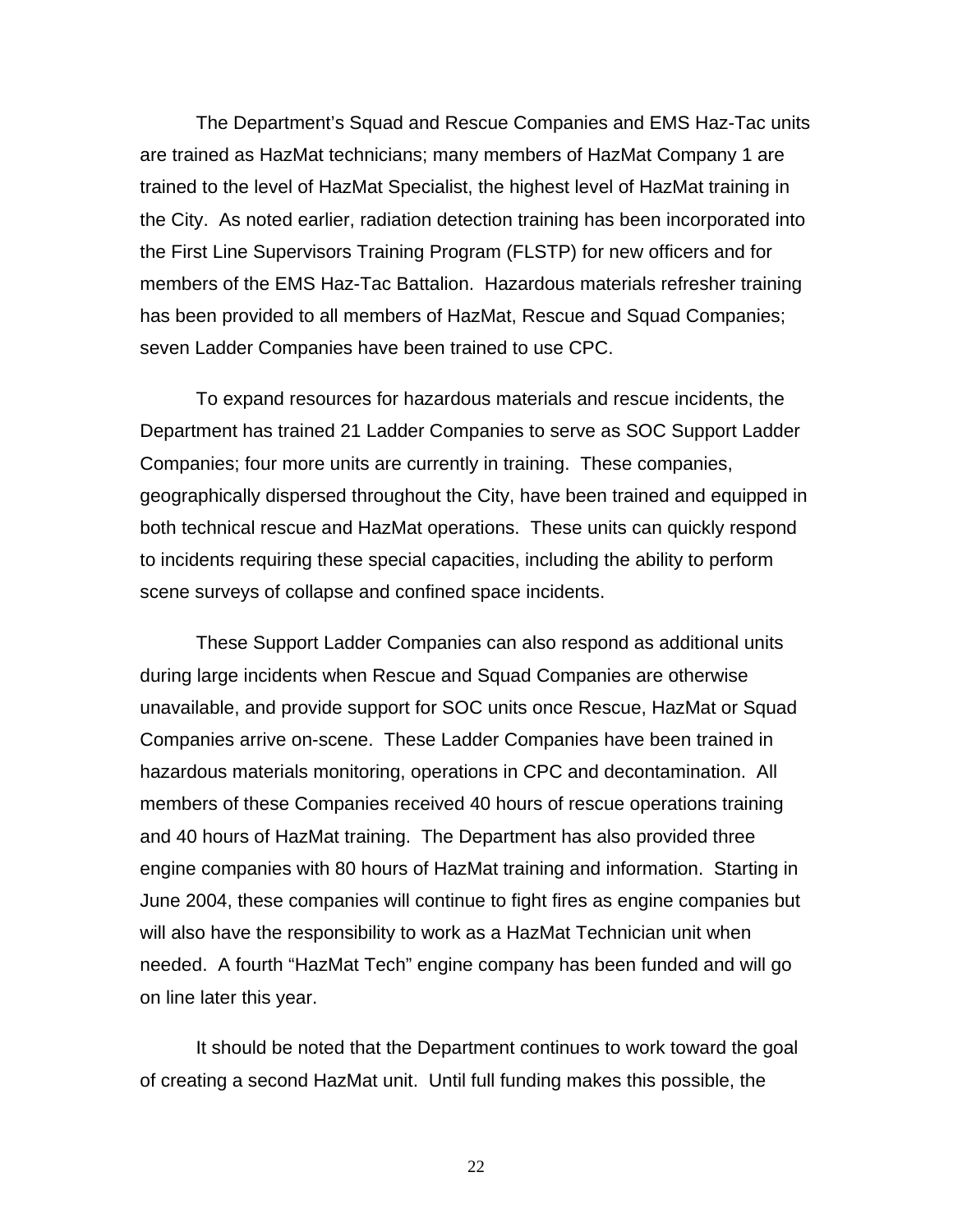Department will continue to implement its parallel strategy of enhancing and broadening the HazMat training and responsibilities of dozens of companies located around the City.

#### **D. Marine Capabilities**

Given the increase in commercial and recreational use of the City's ports and waterways, including plans for private water taxis, an expanding cruise industry and a dramatic increase in cargo transportation in New York City, the Department continues to upgrade the capabilities of its Marine Division. Recognizing the increasing obsolescence of the Department's fireboat fleet and the City's increasing concerns about a potential major marine disaster or terrorist act, the Department intends to purchase new state-of-the-art fireboats to replace an aging fleet, and to develop enhanced training for shipboard firefighting.

Because shipboard fires present unique complexities, in Spring 2002 the Department contracted with a vendor to provide training in marine firefighting techniques for land-based fire companies. This train-the-trainer course provided marine firefighting awareness and operations-level training to 20 carefully selected members of the SOC and Marine Division, which is part of SOC. The curriculum included tactical exercises at the U.S. Naval base in Norfolk, Virginia, and a review of marine firefighting Incident Command. The Department has begun to enhance its shipboard firefighting training and, in September 2003, the first class of Battalion Chiefs received shipboard firefighting as part of the FDNY Incident Command course. A class of probationary Firefighters received marine firefighting awareness training for the first time in Fall 2003.

In addition, the Department has purchased and placed into service a new 27-foot Boston Whaler for Staten Island. The Marine Division dry-docked and overhauled fireboats *McKean* and *Fire Fighter*, updated marine navigation and communications equipment on all boats and assigned 27-foot rescue boats to Marine Companies 1 and 9 for rapid response calls.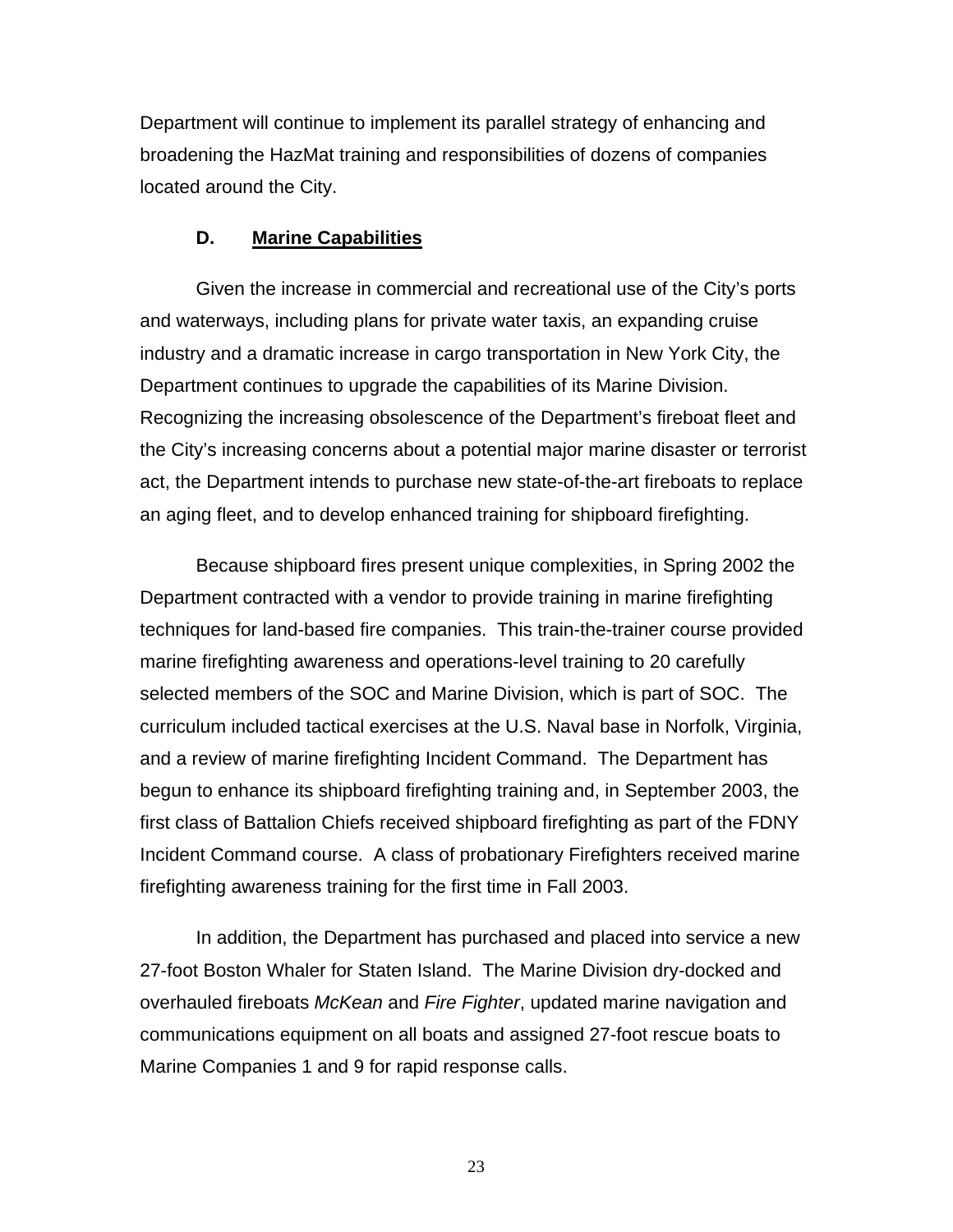Recently, the FDNY secured Federal grant funding for a new state-of-theart, 130-foot fireboat. The Department has completed its needs assessment and is reviewing engineering specifications for this fireboat.

The Staten Island ferry crash last fall is precisely the kind of incident that demonstrates the need for marine firefighting and rescue capabilities beyond what the FDNY now possesses. That is why we will continue to pursue expanded resources in this area.

## **E. Preparedness Planning**

The new threats and long-term challenges facing the FDNY demand an indepth and comprehensive planning effort that takes into account the need for inter- and intra-departmental coordination, research, strategic and tactical planning, development of in-depth response plans for various kinds of incidents, development and coordination of drills and exercises and critical analysis of operations.

The Department recently expanded its Planning and Strategy Unit and tasked it to, among other things:

- Develop and prepare training exercises for the FDNY, including interagency exercises.
- Provide risk assessments of potentially hazardous locations throughout the City.
- Develop FDNY Emergency Response Plans (ERPs).
- Coordinate with all bureaus on terrorism preparedness.
- Participate in post-incident critiques.
- Maintain inter-agency relationships at the operational level.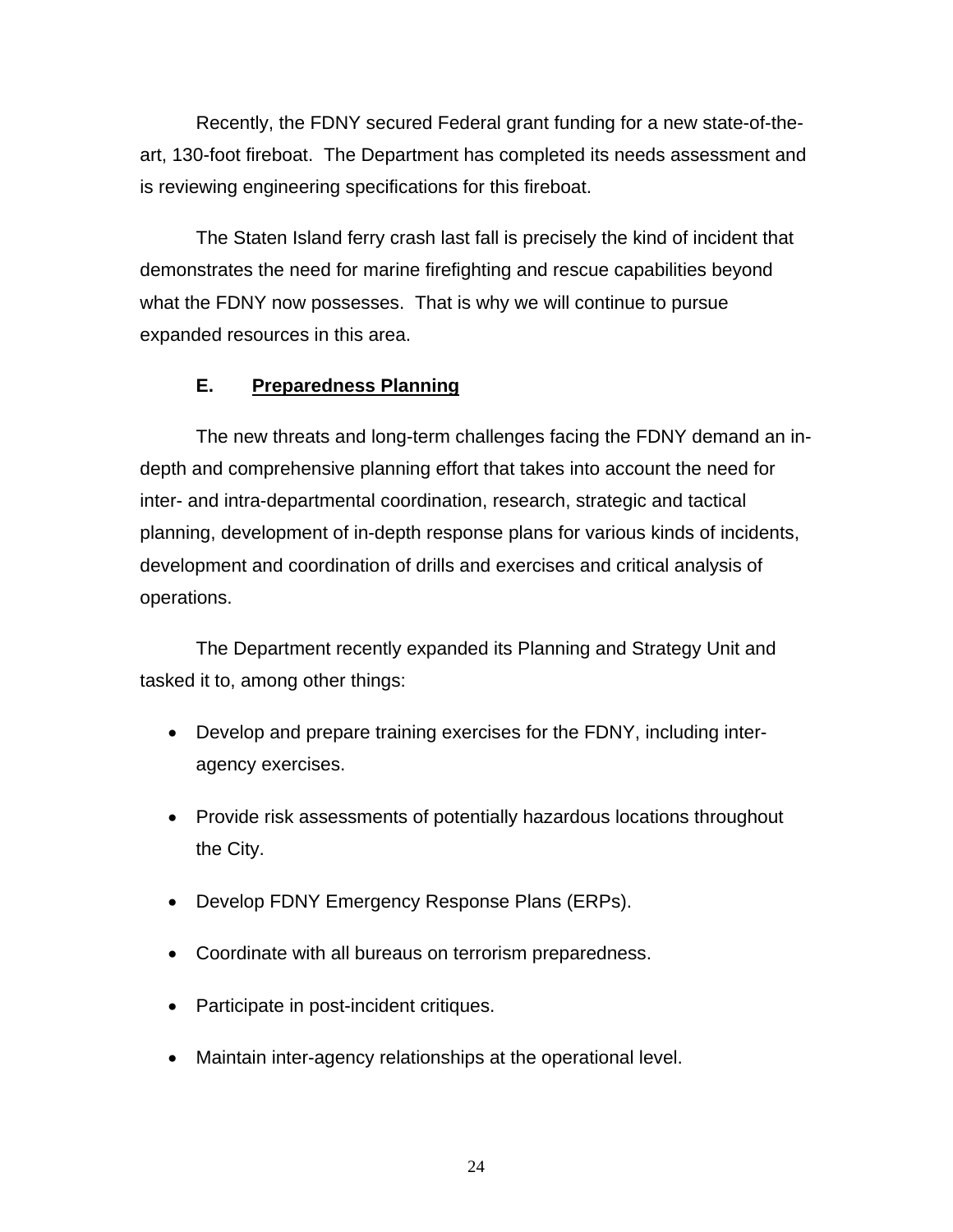The Planning and Strategy Unit has drafted a plan for "Fire and EMS Tactics and Procedures for Subway Incidents involving WMD -- Chemical Agents" and a bio-terrorism response plan. In addition, the Unit has developed a risk and vulnerability assessment survey instrument to enable the Department to review and document targeted sites throughout the City.

To maximize preparedness, the Department is developing a plan for all major WMD threat categories. FDNY will then integrate these plans into its Standard Operating Procedures. In addition, the Department will soon complete vulnerability assessments of 65 designated sites to increase preparedness for possible future terrorist acts. The Department will develop a networked database to capture the information from the risk assessment surveys. The new database then will be made accessible to all members, Borough Commanders, Staff Chiefs and Incident Commanders via the FDNY Intranet.

In recognition of the increasing need to standardize the preparation, scheduling and evaluation of intra- and inter-agency exercises, FDNY will also establish an Exercise Design Team. This new unit will be dedicated to developing appropriate exercises, both intra- and inter-departmental. Team members will focus exclusively on the development and coordination of tabletop scenarios and hands-on exercises with internal FDNY units and external partners, including the NYPD, OEM, the Port Authority Police, the Department of Homeland Security (DHS) and its constituent agencies, utility companies and health care providers. The team also will be responsible for standardizing the roles and responsibilities of tabletop exercise controllers and evaluators, producing after-action critiques and interfacing with the Bureau of Training to ensure that lessons learned are implemented. The Department intends to conduct tabletop exercises on a monthly basis, with a minimum of 12 exercises per year. Within a year, the Exercise Design Team will have completed the Master Exercise Practitioners Certification Program sponsored by the National Fire Academy.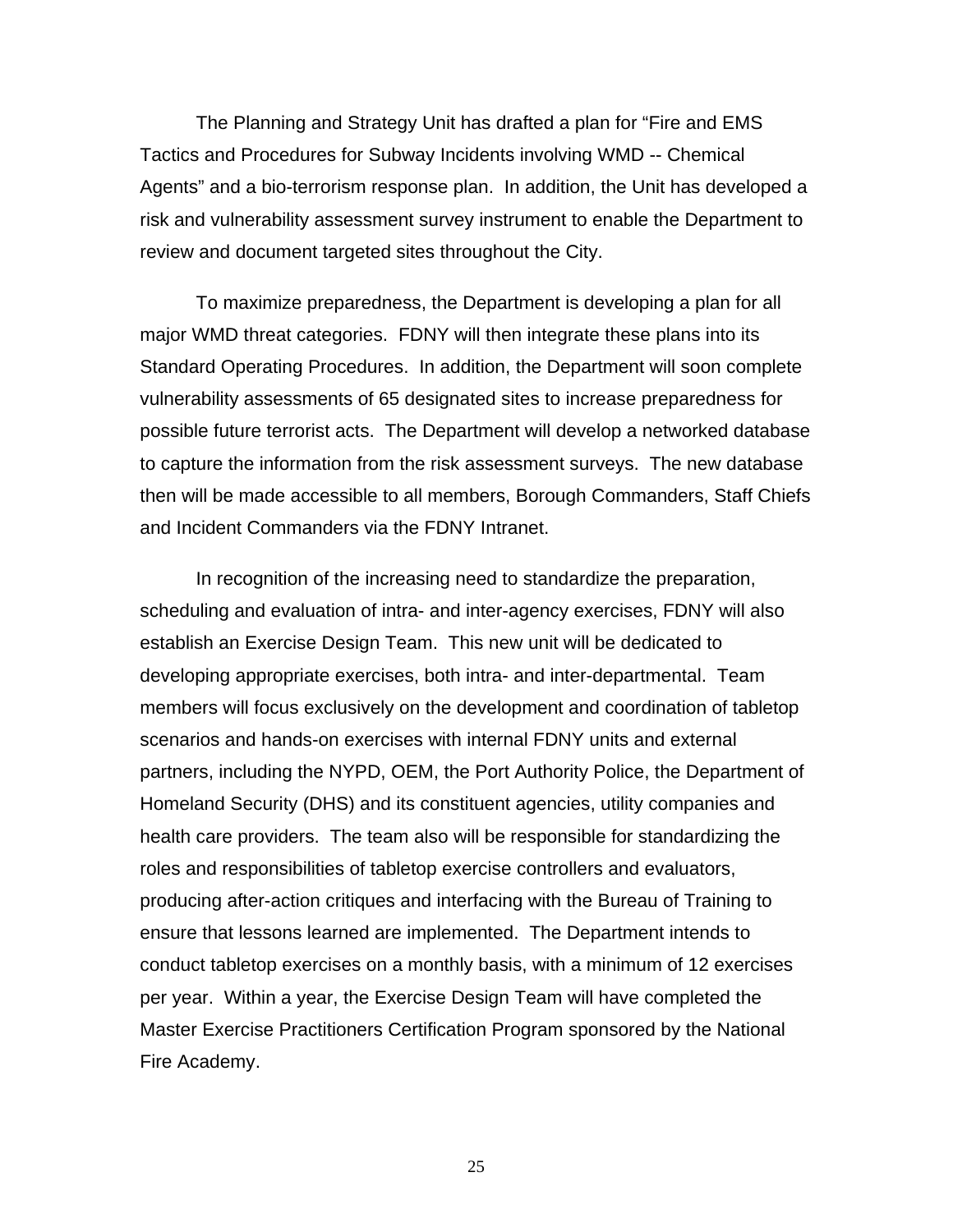The Department is also in the preliminary stages of creating a Counter-Terrorism Center. This innovative undertaking would consolidate many of the planning activities I have just described into a central location and also serve as planning liaison with other agencies.

#### **F. Prevention: Revising the Building Code and Fire Code**

The events of 9/11 focused attention on the need for high-rise safety and the need to provide greater life and property protection in high-rise buildings. Because of their height and high occupancy, high-rise buildings present an unusual challenge to the FDNY, building employees and occupants for both fire and non-fire-related emergencies. After September 11, 2001, Mayor Bloomberg directed the Department of Buildings to establish a Task Force to examine the World Trade Center disaster and current Building Code provisions as they relate to high-rise buildings.

FDNY representatives from the Bureaus of Fire Prevention and Fire Operations were key participants in the development of the Task Force's recommendations, which included proposals to require the hardening of stairwells, to improve the marking of egress paths, doors and stairs with photoluminescent materials, and to require all high-rise commercial buildings over 100 feet without automatic sprinklers to install a sprinkler system within 15 years. Another key recommendation called for the City to enact a law requiring an emergency evacuation plan, in addition to a fire safety plan, for non-fire emergencies. The Department drafted a high-rise building emergency action plan that details proposed requirements and guidelines; that document is now being reviewed and finalized.

The Department also supports legislation that would give the Fire Commissioner the authority to require emergency action plans for commercial high-rise buildings. The legislation calls for the Department to establish a mechanism within FDNY to review evacuation plans and create an oversight mechanism for drills, record keeping and monitoring. We are also evaluating the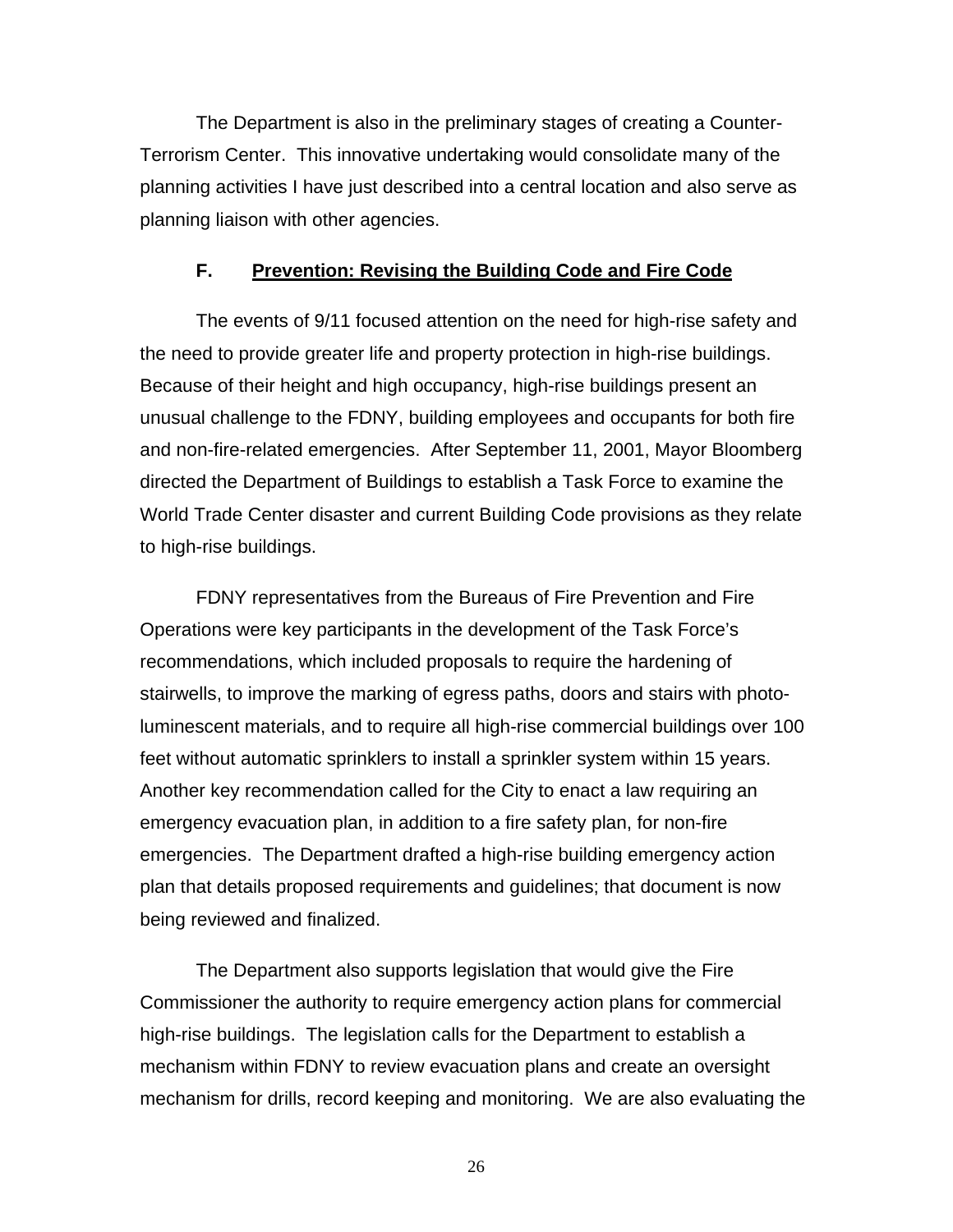need to develop new legislation affecting residential high-rise buildings, as well as other occupancies.

The Department also has embarked on the arduous, but long overdue task of revising the New York City Fire Code. Building Code revision is already underway, with the FDNY's active participation, and we have determined that the Fire Code must be revised as well. We have received funding to staff a special unit dedicated to this difficult, inter-disciplinary challenge and that unit's work has already begun. This will be by far the most significant revision to the Fire Code since its adoption in 1913. The revision of both codes will strengthen public and first responder safety in years to come.

#### **G. Intelligence Sharing and Needs**

The Department is taking a proactive approach to working cooperatively with intelligence-gathering agencies at all levels. Our Bureau of Fire Investigation, which is the law enforcement arm of the Department, is the focal point for many of our intelligence sharing measures. The Bureau is linked to the New York State Office of Public Security Counter Terrorism Network System and receives instantaneous intelligence alerts. This information is analyzed and shared with Department leaders as appropriate.

The Department participates in intelligence sharing efforts such as the Joint Terrorist Task Force and the Metropolitan Committee on Counter Terrorism, among others. These ventures are facilitating a reciprocal information flow. For instance, we have revised the way the FDNY deals with missing or stolen property so that the NYPD Intelligence Bureau and the FBI are now notified immediately. Other cooperative efforts include participation in the compilation of the City's Vulnerable Location Database and initiation of systemized reporting of potentially suspicious toxic substances.

There is more we can do and will do. Although our responders are not law enforcement personnel, they can, by the nature of their work, gather valuable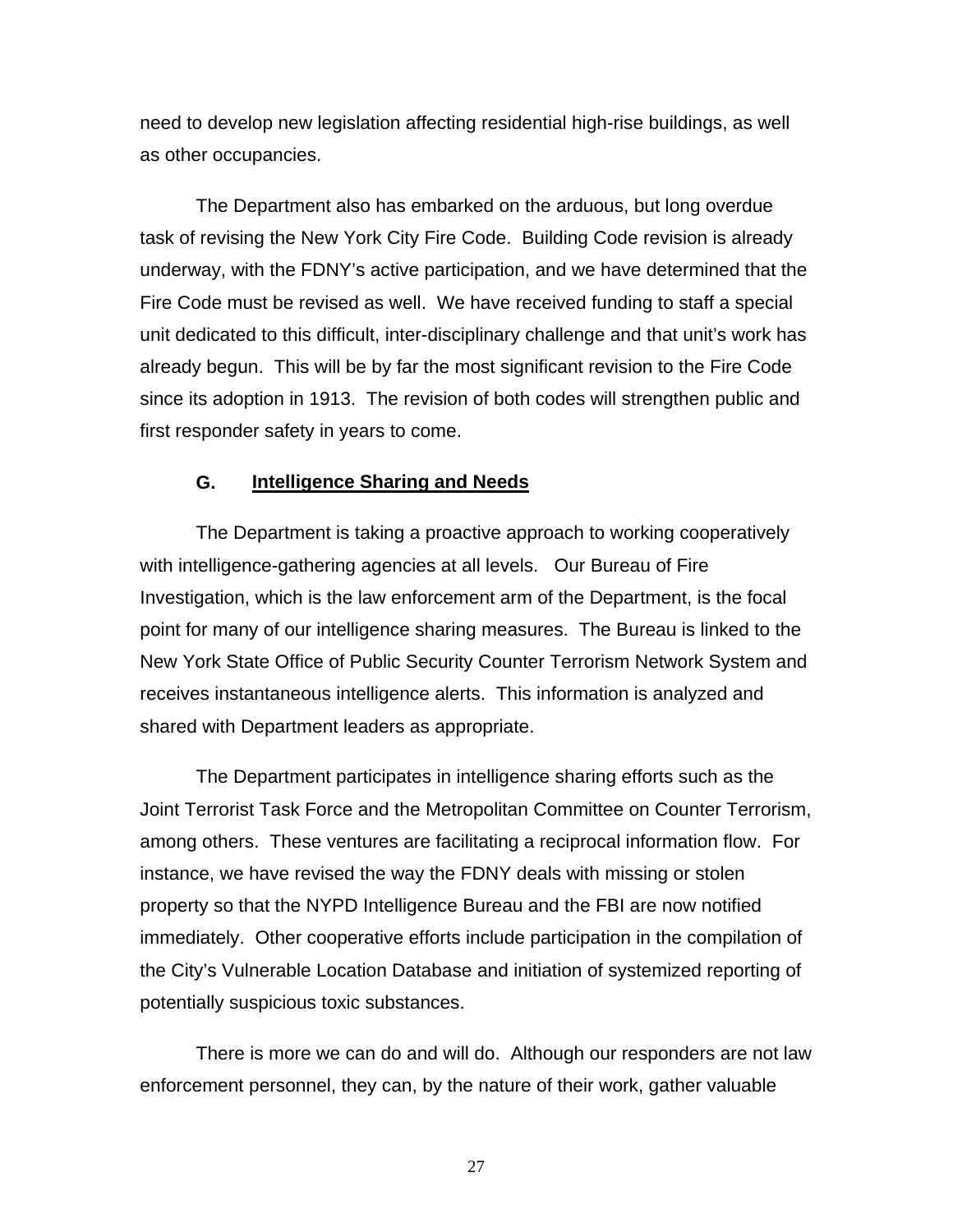information. We are in the process of creating a curriculum that incorporates terrorism recognition awareness for all Firefighters and EMS personnel.

#### **VI. Counseling and Member Health**

The grievous loss of 343 members of our Department on 9/11 greatly increased demand for counseling for our members, their families and family members of those who perished. Prior to 9/11, approximately 600 clients per year utilized the Department's Counseling Services Unit (CSU). Since 9/11, nearly 9,000 clients have availed themselves of the CSU's bereavement, mental health, substance abuse and other counseling programs.

Obviously, the counseling demands placed upon the Department following 9/11 required immediate and dramatic expansion of CSU's staff and capabilities. FEMA, through Project Liberty, funded this expansion and has enabled CSU to provide a wide array of crisis counseling services to our workforce and family members.

 Because a large number of FDNY members and families continue to seek counseling and related services, the Department has been greatly concerned that we will not be able to sustain the many critical counseling programs that have been developed and upon which our members and families rely. The Department requires funding for at least five more years to ensure that ongoing needs are met. In the aftermath of the Oklahoma City bombing, Federal funding was provided for counseling services for a total of seven years. At present, we are unsure of whether adequate funds will be available to provide the services that are necessary for our members and families.

 We are grateful for funding that has supported several critical health initiatives. An initial \$4.8 million grant from the Centers for Disease Control enabled us to examine, and identify any health problems among, 10,000 FDNY members shortly after 9/11. The medical issues raised by this initial monitoring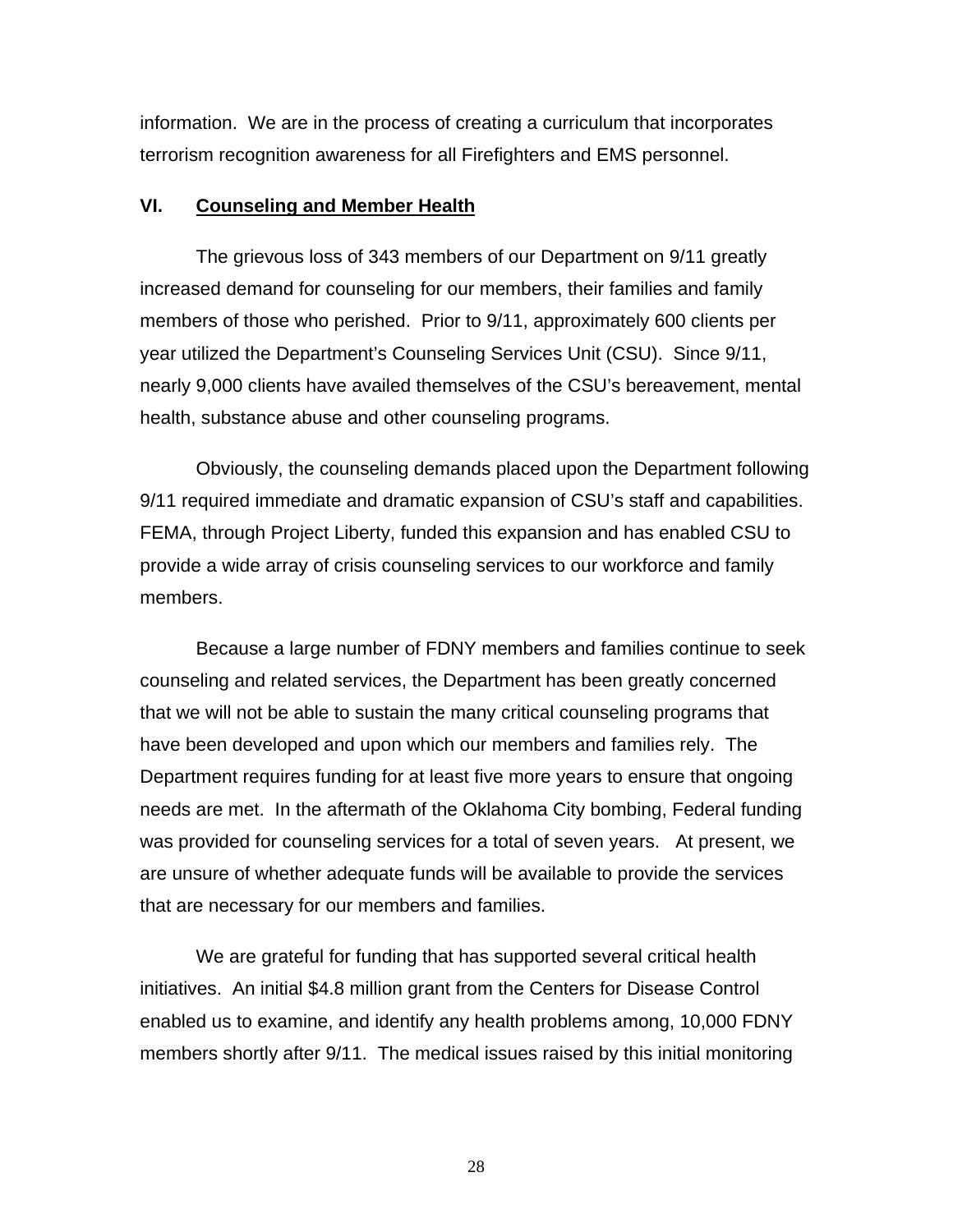study led to a recent NIOSH grant of \$25 million for a long-term health study of our active and retired members who worked at the WTC site on and after 9/11.

Finally, the Department has enhanced the preparedness of its Family Support Services bureau in the event of another incident with major FDNY casualties. We have established a comprehensive emergency notification database with detailed contact information for all of our uniformed personnel and are now doing the same for all civilian employees.

We have also established a special family information call center that can ramp up very quickly to handle the very large number of inquiries from families that would follow any incident with significant FDNY casualties. A secondary site is also being prepared to perform this critical function if Department headquarters becomes compromised or unavailable.

## **VII. Funding**

Shortly after the World Trade Center attacks, the Federal government fully funded the replacement of all apparatus and equipment lost on 9/11. However, no Federal funds were immediately available to address the Department's urgent post-9/11 needs to enhance preparedness.

In the months following 9/11, as our commanders began to lay the groundwork for a substantial build up in our response capacity, the Department confronted enormous funding challenges in the face of New York City's worst budget crises in three decades. This crisis resulted in civilian layoffs at the Department, fire company closings and other cutbacks.

It was obvious to all that Federal funding would be required for the FDNY to scale up to an operational level equal to New York City's threat level. Late in 2002, we received our first Federal grant for new operational needs -- \$7.3 million from the Department of Justice. We put that funding to work immediately to train and equip SOC Ladder Support Companies and to train two IMTs.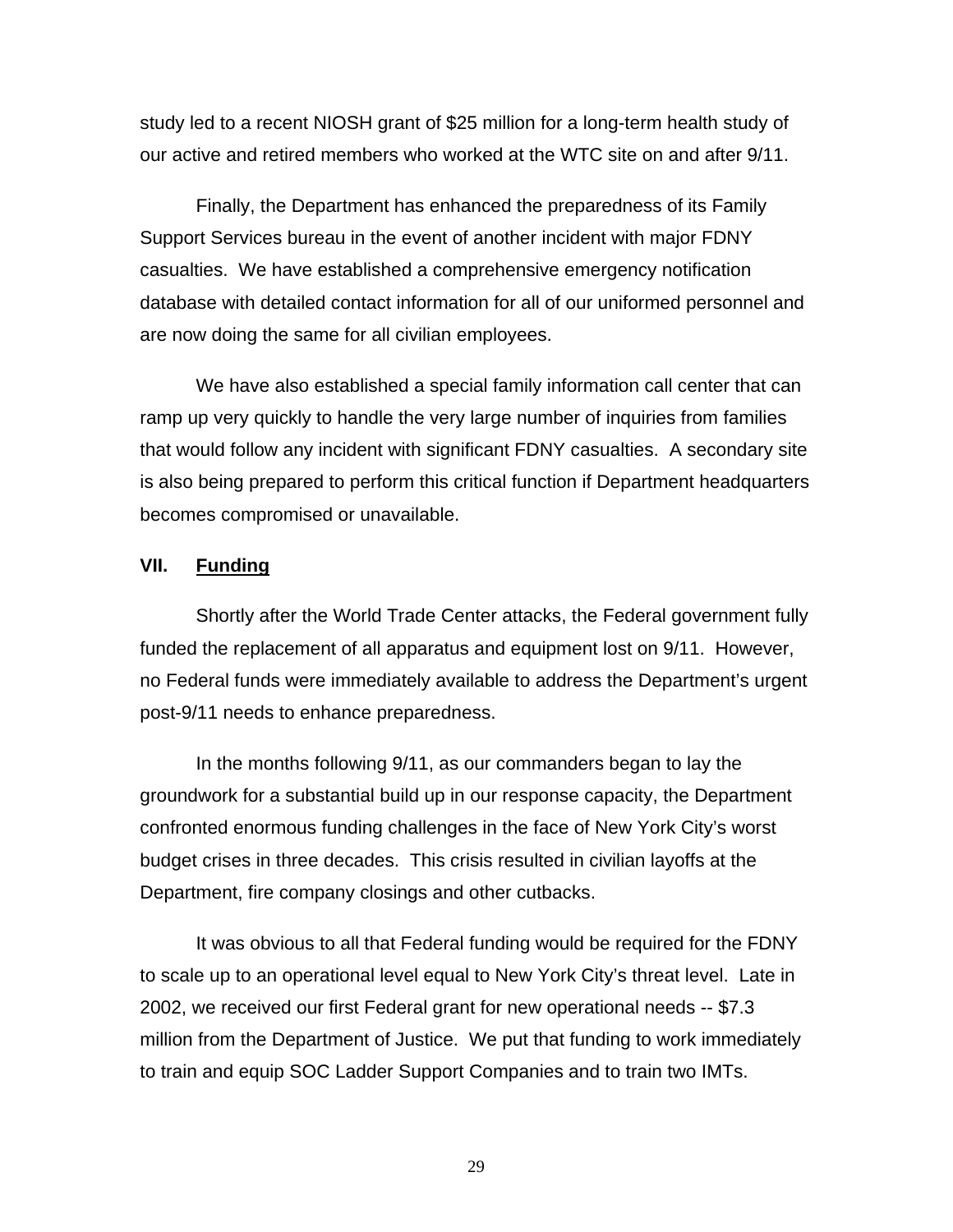After this modest beginning, the funding landscape improved significantly in Federal Fiscal Year 2003, when the FDNY received \$54 million in DHS funding. This year we experienced a decline, with only \$17 million appropriated directly to the FDNY. This funding is supporting many of the training, specialized equipment acquisition and operational initiatives I have discussed today. (In Federal Fiscal Year 2004, New York City received an additional \$37 million for the comprehensive integration of the City's emergency dispatch system.)

The Department has determined how to use this Federal funding through a comprehensive planning and prioritization process. This process began with the McKinsey Report, which was released after an exhaustive, four-month independent review of how the FDNY responded on 9/11, and continued through the development of the Department's *Strategic Plan for 2004-2005*. This intensive planning process has served us well in identifying gaps in our preparedness and prioritizing our preparedness needs. With DHS funding, our commanders have begun to implement a strategy that focuses on strengthening core infrastructure and building a more robust, tiered, multifunctional capacity for response to terrorism. The planning and prioritization process continues, however, as new needs are identified and new grant cycles begin.

This is a good start, and we are grateful that the Federal government recognizes the FDNY's key homeland security responsibilities. But, as noted in the DHS report *Securing the Homeland, Strengthening the Nation,* the terrorist threat is a permanent condition.

In order to lead first response and save lives in the most threatened City in the nation, the FDNY will require a dependable, long-term flexible funding stream from the Federal government. And it is absolutely critical that the formulas for such funding reflect reality: as Mayor Bloomberg testified at last year's hearing before this Commission, "Homeland Security funds must be allocated on the basis of threat analysis and risk. Any other formula defies logic…"